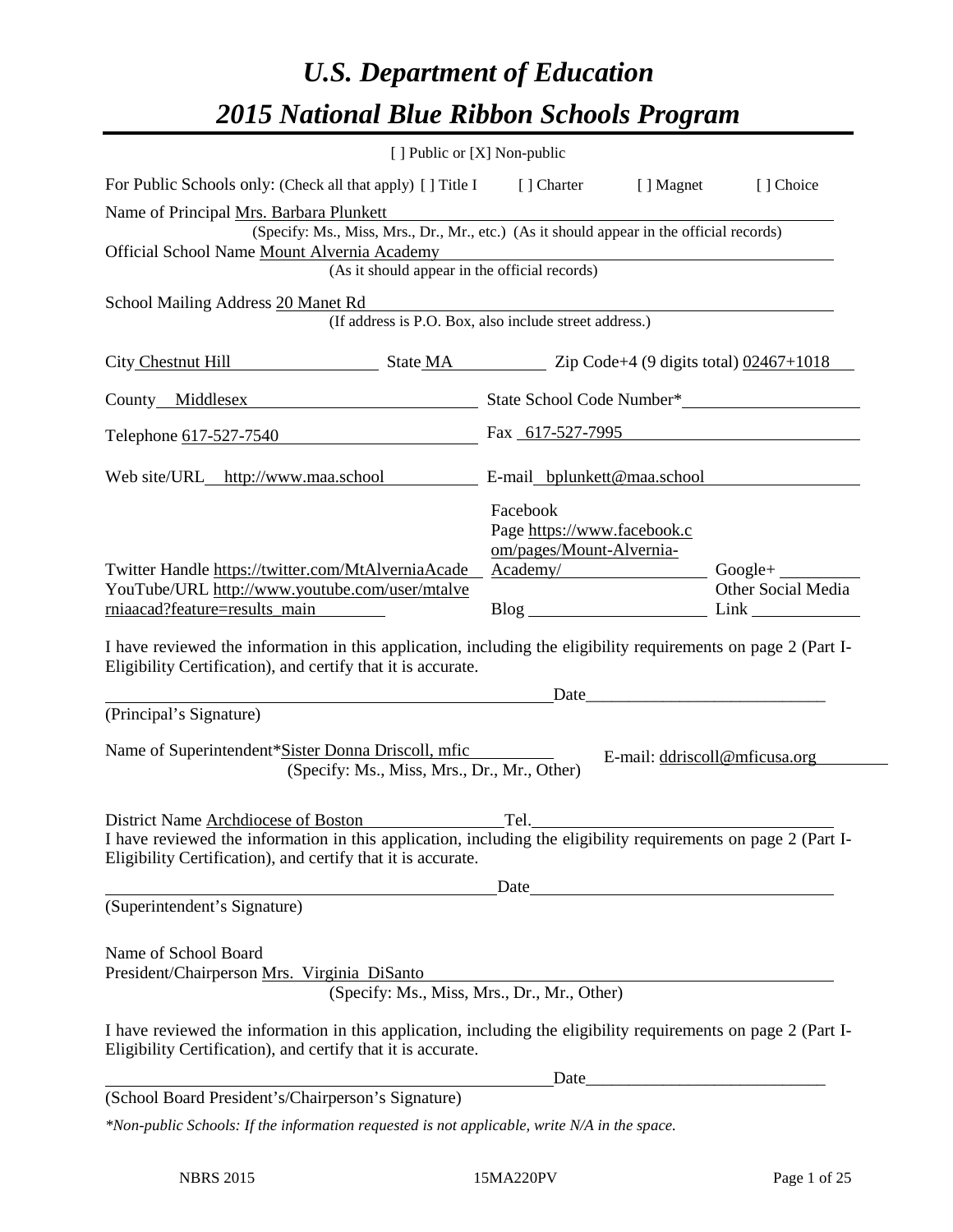#### **Include this page in the school's application as page 2.**

The signatures on the first page of this application (cover page) certify that each of the statements below concerning the school's eligibility and compliance with U.S. Department of Education, Office for Civil Rights (OCR) requirements is true and correct.

- 1. The school configuration includes one or more of grades K-12. (Schools on the same campus with one principal, even a K-12 school, must apply as an entire school.)
- 2. The school has made its Annual Measurable Objectives (AMOs) or Adequate Yearly Progress (AYP) each year for the past two years and has not been identified by the state as "persistently dangerous" within the last two years.
- 3. To meet final eligibility, a public school must meet the state's AMOs or AYP requirements in the 2014-2015 school year and be certified by the state representative. Any status appeals must be resolved at least two weeks before the awards ceremony for the school to receive the award.
- 4. If the school includes grades 7 or higher, the school must have foreign language as a part of its curriculum.
- 5. The school has been in existence for five full years, that is, from at least September 2008 and each tested grade must have been part of the school for the past three years.
- 6. The nominated school has not received the National Blue Ribbon Schools award in the past five years: 2009, 2010, 2011, 2012, or 2013.
- 7. The nominated school has no history of testing irregularities, nor have charges of irregularities been brought against the school at the time of nomination. The U.S. Department of Education reserves the right to disqualify a school's application and/or rescind a school's award if irregularities are later discovered and proven by the state.
- 8. The nominated school or district is not refusing Office of Civil Rights (OCR) access to information necessary to investigate a civil rights complaint or to conduct a district-wide compliance review.
- 9. The OCR has not issued a violation letter of findings to the school district concluding that the nominated school or the district as a whole has violated one or more of the civil rights statutes. A violation letter of findings will not be considered outstanding if OCR has accepted a corrective action plan from the district to remedy the violation.
- 10. The U.S. Department of Justice does not have a pending suit alleging that the nominated school or the school district as a whole has violated one or more of the civil rights statutes or the Constitution's equal protection clause.
- 11. There are no findings of violations of the Individuals with Disabilities Education Act in a U.S. Department of Education monitoring report that apply to the school or school district in question; or if there are such findings, the state or district has corrected, or agreed to correct, the findings.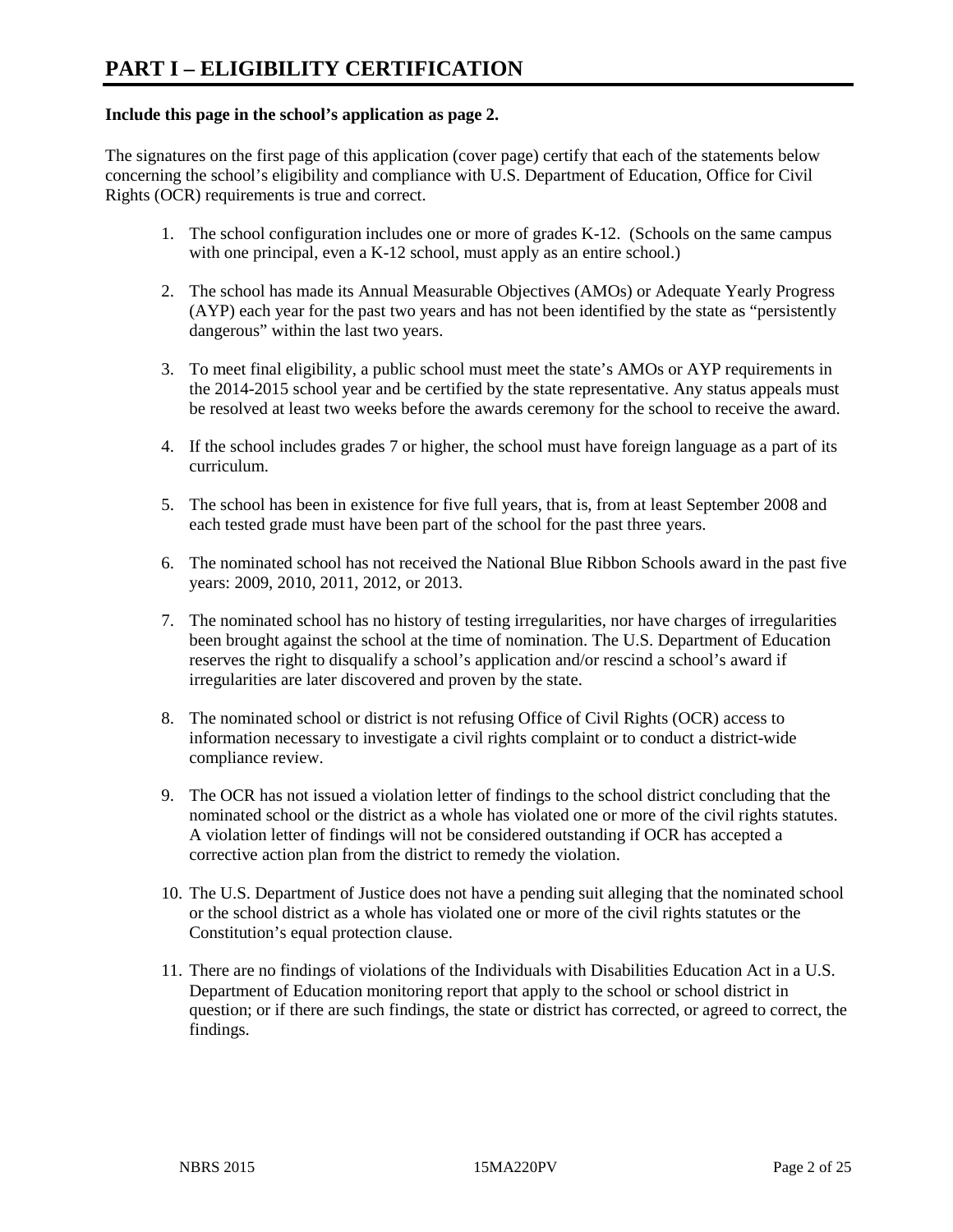# **PART II - DEMOGRAPHIC DATA**

#### **All data are the most recent year available.**

**DISTRICT** (Question 1 is not applicable to non-public schools)

| -1. | Number of schools in the district<br>(per district designation): | $\underline{0}$ Elementary schools (includes K-8)<br>0 Middle/Junior high schools<br>0 High schools |
|-----|------------------------------------------------------------------|-----------------------------------------------------------------------------------------------------|
|     |                                                                  |                                                                                                     |
|     |                                                                  | $0 K-12$ schools                                                                                    |

0 TOTAL

**SCHOOL** (To be completed by all schools)

- 2. Category that best describes the area where the school is located:
	- [ ] Urban or large central city
	- [X] Suburban with characteristics typical of an urban area
	- [ ] Suburban
	- [ ] Small city or town in a rural area
	- [ ] Rural
- 3. 3 Number of years the principal has been in her/his position at this school.
- 4. Number of students as of October 1 enrolled at each grade level or its equivalent in applying school:

| Grade                           | # of         | # of Females | <b>Grade Total</b> |
|---------------------------------|--------------|--------------|--------------------|
|                                 | <b>Males</b> |              |                    |
| <b>PreK</b>                     | 23           | 20           | 43                 |
| K                               | 20           | 10           | 30                 |
| $\mathbf{1}$                    | 14           | 21           | 35                 |
| $\mathbf{2}$                    | 22           | 18           | 40                 |
| 3                               | 24           | 18           | 42                 |
| 4                               | 22           | 23           | 45                 |
| 5                               | 18           | 27           | 45                 |
| 6                               | 21           | 18           | 39                 |
| 7                               | $\theta$     | $\theta$     | 0                  |
| 8                               | 0            | 0            | 0                  |
| 9                               | 0            | 0            | $\theta$           |
| 10                              | 0            | 0            | 0                  |
| 11                              | 0            | 0            | 0                  |
| 12                              | 0            | 0            | 0                  |
| <b>Total</b><br><b>Students</b> | 164          | 155          | 319                |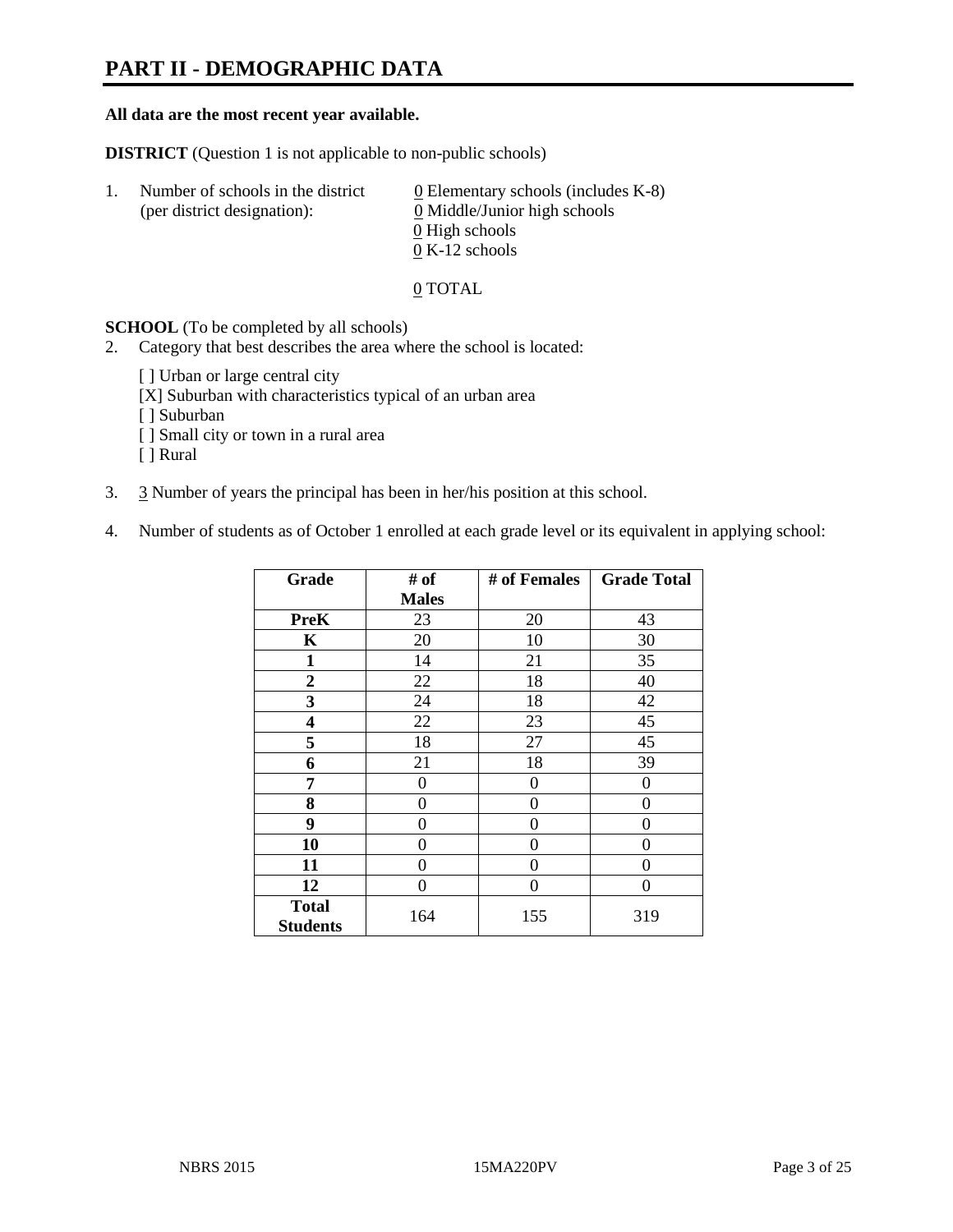5. Racial/ethnic composition of  $\qquad 0\%$  American Indian or Alaska Native the school: 5 % Asian

 % Black or African American % Hispanic or Latino % Native Hawaiian or Other Pacific Islander 88 % White % Two or more races **100 % Total**

(Only these seven standard categories should be used to report the racial/ethnic composition of your school. The Final Guidance on Maintaining, Collecting, and Reporting Racial and Ethnic Data to the U.S. Department of Education published in the October 19, 2007 *Federal Register* provides definitions for each of the seven categories.)

6. Student turnover, or mobility rate, during the 2013 - 2014 year: 2%

This rate should be calculated using the grid below. The answer to (6) is the mobility rate.

| <b>Steps For Determining Mobility Rate</b>         | Answer |
|----------------------------------------------------|--------|
| (1) Number of students who transferred to          |        |
| the school after October 1, 2013 until the         |        |
| end of the school year                             |        |
| (2) Number of students who transferred             |        |
| <i>from</i> the school after October 1, 2013 until |        |
| the end of the 2013-2014 school year               |        |
| (3) Total of all transferred students [sum of      |        |
| rows $(1)$ and $(2)$ ]                             |        |
| (4) Total number of students in the school as      | 317    |
| of October 1                                       |        |
| $(5)$ Total transferred students in row $(3)$      | 0.022  |
| divided by total students in row (4)               |        |
| $(6)$ Amount in row $(5)$ multiplied by 100        | っ      |

7. English Language Learners (ELL) in the school: 0 %

Number of non-English languages represented:  $\frac{4}{5}$ Specify non-English languages: Chinese, Korean

4 Total number ELL

8. Students eligible for free/reduced-priced meals:  $0\%$ 

Total number students who qualify:  $\qquad 0$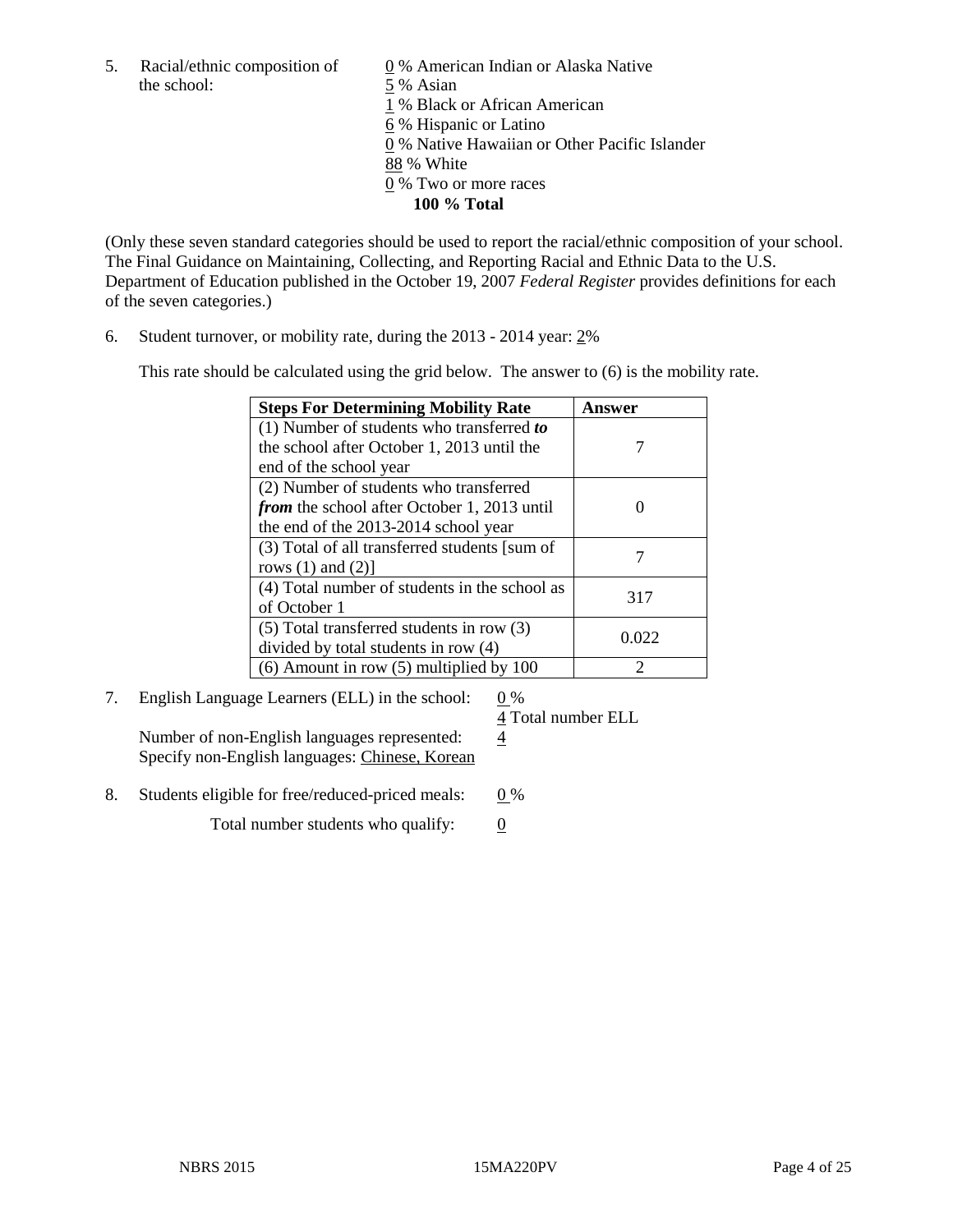0 Total number of students served

Indicate below the number of students with disabilities according to conditions designated in the Individuals with Disabilities Education Act. Do not add additional categories.

| 0 Autism                           | $\underline{0}$ Orthopedic Impairment         |
|------------------------------------|-----------------------------------------------|
| 0 Deafness                         | 0 Other Health Impaired                       |
| 0 Deaf-Blindness                   | 0 Specific Learning Disability                |
| 0 Emotional Disturbance            | $\underline{0}$ Speech or Language Impairment |
| $\underline{0}$ Hearing Impairment | 0 Traumatic Brain Injury                      |
| 0 Mental Retardation               | 0 Visual Impairment Including Blindness       |
| 0 Multiple Disabilities            | 0 Developmentally Delayed                     |
|                                    |                                               |

10. Use Full-Time Equivalents (FTEs), rounded to nearest whole numeral, to indicate the number of personnel in each of the categories below:

|                                       | <b>Number of Staff</b> |
|---------------------------------------|------------------------|
| Administrators                        |                        |
| Classroom teachers                    | 18                     |
| Resource teachers/specialists         |                        |
| e.g., reading, math, science, special | 11                     |
| education, enrichment, technology,    |                        |
| art, music, physical education, etc.  |                        |
| Paraprofessionals                     | 17                     |
| Student support personnel             |                        |
| e.g., guidance counselors, behavior   |                        |
| interventionists, mental/physical     |                        |
| health service providers,             | 2                      |
| psychologists, family engagement      |                        |
| liaisons, career/college attainment   |                        |
| coaches, etc.                         |                        |
|                                       |                        |

11. Average student-classroom teacher ratio, that is, the number of students in the school divided by the FTE of classroom teachers, e.g.,  $22:1$  11:1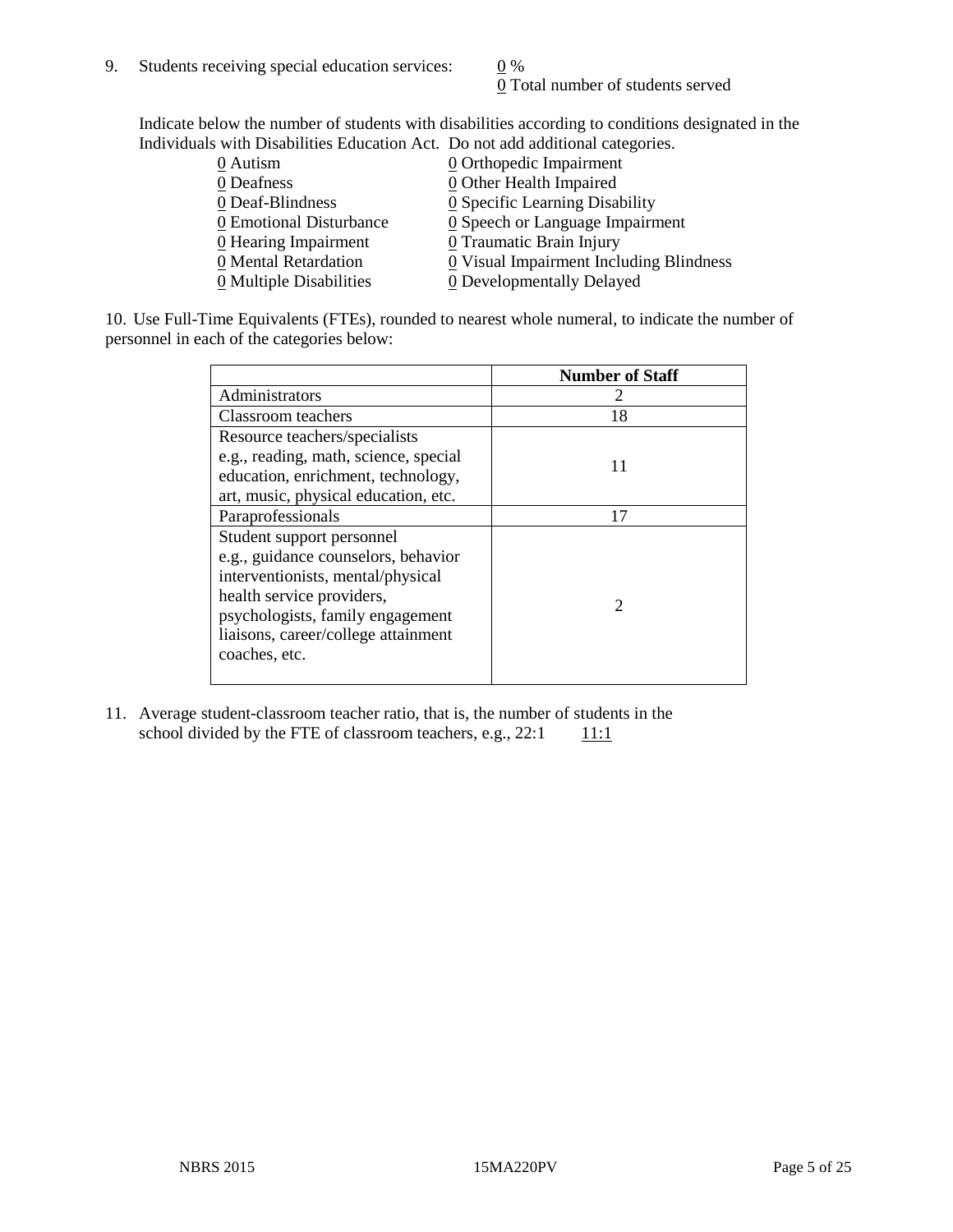12. Show daily student attendance rates. Only high schools need to supply yearly graduation rates.

| <b>Required Information</b> | 2013-2014 | 2012-2013 | 2011-2012 | 2010-2011 | 2009-2010 |
|-----------------------------|-----------|-----------|-----------|-----------|-----------|
| Daily student attendance    | $2\%$     | 89%       | 90%       | 90%       | 90%       |
| High school graduation rate | 9%        | 0%        | $0\%$     | 9%        | 0%        |

#### 13. **For schools ending in grade 12 (high schools)**

Show percentages to indicate the post-secondary status of students who graduated in Spring 2014

| <b>Post-Secondary Status</b>                  |    |
|-----------------------------------------------|----|
| Graduating class size                         |    |
| Enrolled in a 4-year college or university    | 0% |
| Enrolled in a community college               | 0% |
| Enrolled in career/technical training program | 0% |
| Found employment                              | 0% |
| Joined the military or other public service   | 0% |
| Other                                         |    |

14. Indicate whether your school has previously received a National Blue Ribbon Schools award. Yes No X

If yes, select the year in which your school received the award.

15. Please summarize your school mission in 25 words or less: MAA's mission is to educate and nurture students in a challenging academic environment to become lifelong learners and responsible Christians in the Franciscan spirit.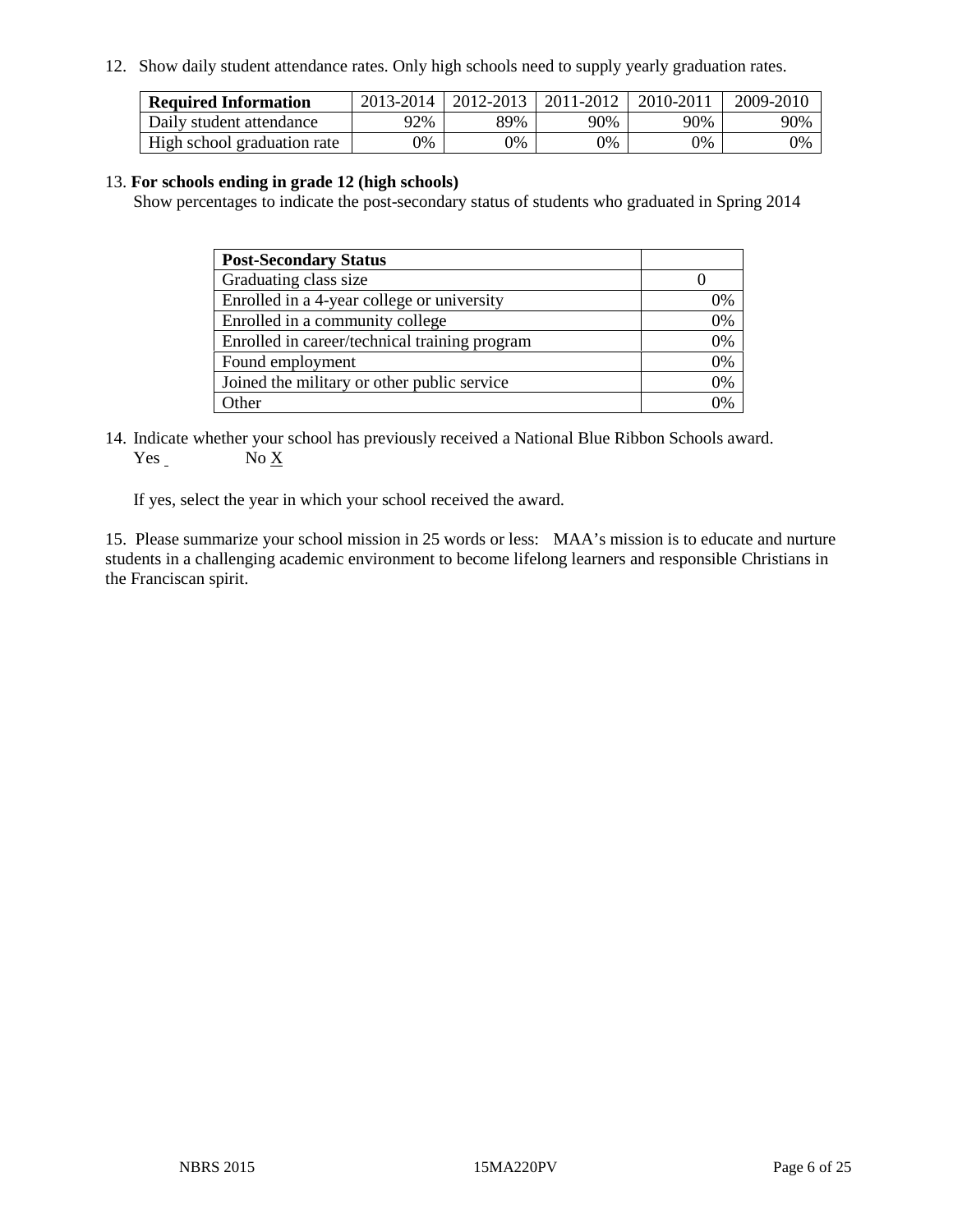# **PART III – SUMMARY**

Under the auspices of the Missionary Franciscan Sisters of the Immaculate Conception, Mount Alvernia Academy (MAA) is a Catholic, Franciscan, co-educational school with students from Pre-Kindergarten to Grade 6. Located in Newton, Massachusetts, a suburb of Boston, it has been accredited by the New England Association of Schools and Colleges (NEASC) since 2002. The Academy opened its doors in 1927 as an elementary school—a day school for boys and a day or boarding school for girls. In 1950, the school transitioned from a boarding school to a Kindergarten-Grade 8, co-ed school and a girls' high school. The next change had Mount Alvernia High School moving to a new campus in 1972 which allowed for growth of the Academy. In 1994, the decision was made to shift to a Pre-K through Grade 6 program since students were leaving for secondary schools using a 7th-12th grade model. Presently, MAA has a healthy enrollment of 319 children.

The Academy appointed its first lay principal in 1999 and became separately incorporated by the Missionary Franciscan Sisters in 2006. A Board of Directors was appointed to assume governance of the Academy under the sponsorship of the Sisters. MAA is totally self-supporting, with the help of its Board of Directors, Home and School Association, parents, faculty, staff, and alumni, all of whom help MAA maintain affordable tuition and offer financial aid to qualifying families. This supports the Franciscan tradition of inclusivity and the MAA Mission Statement.

With its excellent reputation, MAA draws students from Newton, Boston, and 17 neighboring cities and towns. Due to its metropolitan location, the student body has varied ethnicities, religious affiliations, and socioeconomic levels. Since becoming a member of the Student Exchange Visitor Program (SEVP) in 2006, MAA welcomes international students into its community. These children enrich the lives of the student body as well as their own.

With its Christian beliefs and strong curriculum, the Academy educates its students to become lifelong learners who are leaders and community builders. Starting in Rainbow Nursery School (RNS), the children have opportunities for participation in liturgical experiences, community service, outreach programs, and student council -- learning to work cooperatively and to grow socially as responsible young people. The pride the children have in their school is reflected everywhere, but most powerfully in the student-run tours given to prospective families who often cite this as a deciding factor in choosing MAA.

The results of standardized testing indicate that the students are excelling academically with scores well above national norms. This is credited to small group instruction in math and reading, teachers' aides in Kindergarten and Grade 1, and a supportive faculty who work diligently to differentiate instruction as well as to integrate technology to enhance student learning.

The Home and School Association supports the mission and vision of the Academy working with the administration, faculty, and advancement director. Whether it is the Annual Fund, community events for families, volunteer opportunities within the school, or the Annual Gala, this association of parents models for the children the importance of sharing time and talents with others.

Having evolved over the years, the 'Make a Difference at Mount Alvernia Academy Program' is an official club at Boston College (BC), one of the school's neighbors. This organization has BC undergraduates volunteering to work with students in classrooms, on athletic fields, in the library, and in the technology center during the school day, after school, and at special events. Modeling the Franciscan way, these students are a gift to the Academy and the young children.

A trademark of a MAA graduate is strong Franciscan spirituality and academic achievement. Forming young men and women of strong moral character and compassion, MAA strives to teach the importance of working for social justice to make the world a better place. Social outreach and service begins in RNS and continues through graduation. Fundraisers, food drives, and monetary collections for victims of global or national disasters to assist charities happen regularly through the suggestions of the students and families.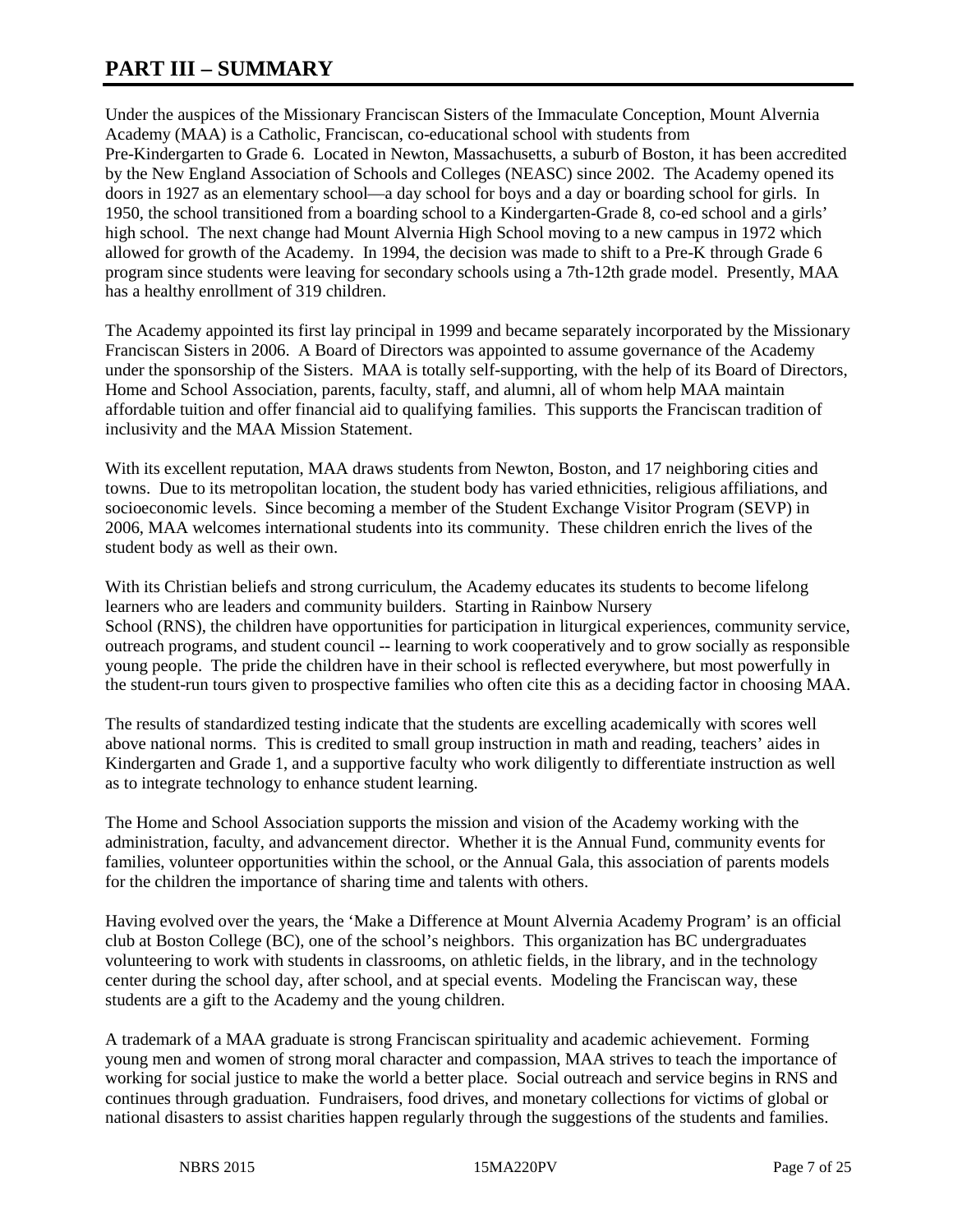Presently, MAA finds itself in a most fortunate position. Enrollment is robust. The Board of Directors, administration, and faculty are committed to excellence, and families are engaged and connected. The students are working to their potential as evidenced by the standardized test scores which are well above the average national norms. A strategic plan is in place which has enabled the Academy to purchase iPads, laptop computers, robotics, and implement the IXL math program. The initiative between BC and MAA promotes positive results for all. MAA strives to continue to meet the challenges of enabling students to become local and global leaders who will make the world a better place.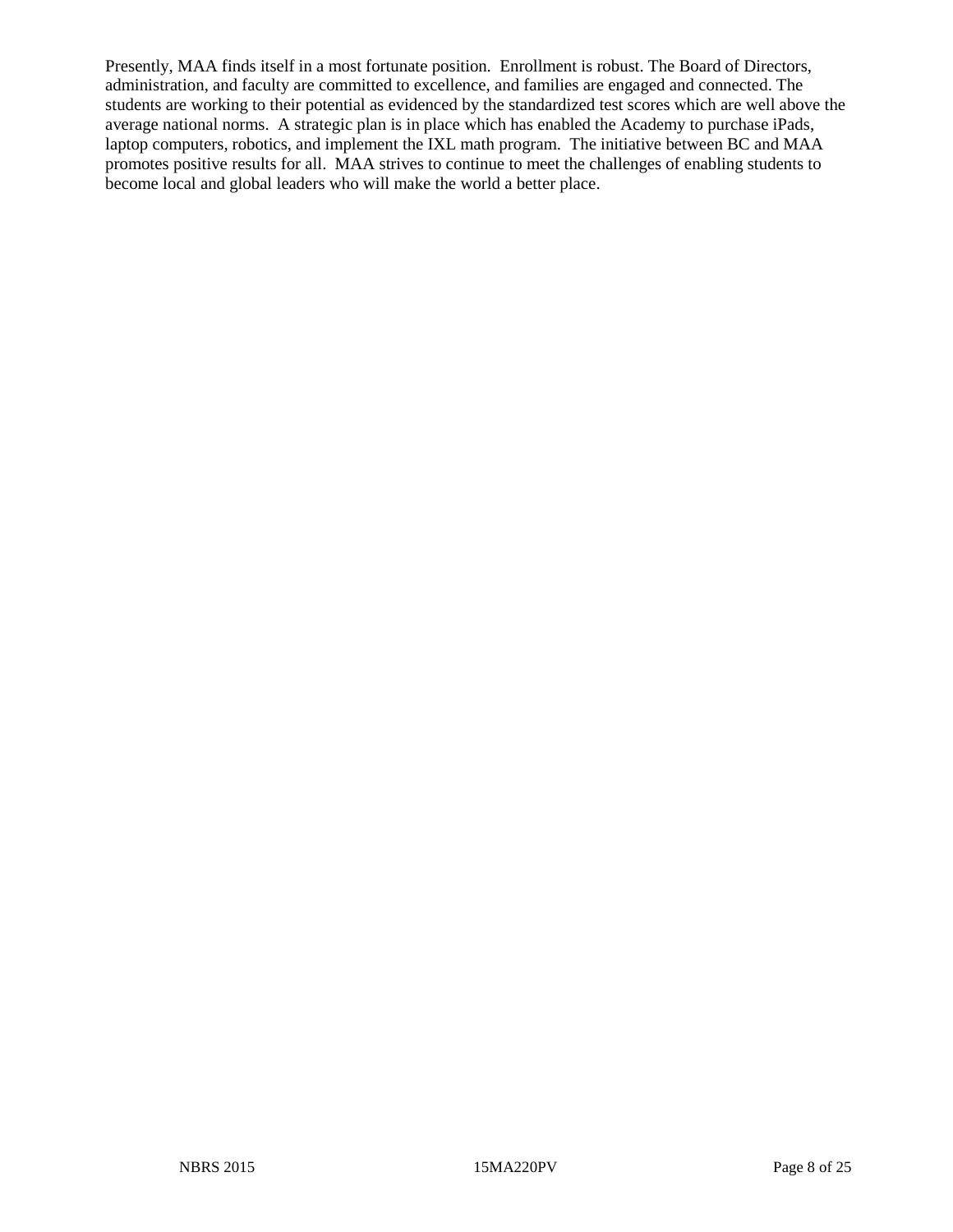## **1. Core Curriculum:**

MAA's curriculum is based on its philosophy and mission statement which assert the belief that all students can be educated and nurtured in a challenging academic environment to become lifelong learners and responsible Christians who share their gifts with others. By aligning MAA's curriculum to the Common Core State Standards and the Massachusetts Curriculum Frameworks, the Academy challenges its students while simultaneously weaving Catholic beliefs and morals into the children's experience. While applauding academic success, MAA strives to educate the whole child by promoting the personal and spiritual growth of its students.

Recognizing various learning profiles among students as well as different teaching styles among teachers, the faculty of MAA employs a variety of teaching modalities and technology to serve diverse learners. Using learning standards, MAA incorporates overarching educational goals to support the development of the whole child. To facilitate this, the Academy's support services include small group instruction, aides in lower grades, a learning support specialist, and a guidance counselor.

The reading curriculum offers instruction ensuring that all students gain exposure to a range of texts, genres, strategies, and tasks while broadening their understanding of themselves and their world. Students are required to read increasingly complex texts through the grades and are expected to meet specific standards while building skills and understanding. At each grade level, the small group structure within the reading program allows for differentiated instruction.

Reading skills are introduced, integrated, and reinforced within grades. The reading curriculum challenges students to develop solid phonemic and phonics skills enabling them to decode and construct meaning from text. Establishing a strong foundation, the reading program then supports students' fluency development, comprehension, and critical thinking skills in a cooperative environment which fosters self-confidence, respect, and an appreciation of different genres.

The mathematics program instills in children an understanding that math is a language of numbers, words, and symbols that is part of daily life. Starting with the use of manipulatives and strategies, the concepts of math are taught leading to fluency in math operations which is extended at each grade level. Critical thinking and problem solving skills build on the previous year's work. Competency development in whole numbers leads to fluency with fractions, decimals, and percents as well as understanding time and measurement. Presently, a relationship is developing between MAA and BC investigating mathematical problem-solving strategies using hands-on materials in Grade 1.

The strong foundation initiated in Kindergarten allows for the addition of more difficult concepts which are necessary for more advanced mathematics and an appreciation of its power and usefulness in everyday life. Again, homogeneous grouping allows for targeted teaching across all learning styles.

Within the English curriculum are writing, oral expression, grammar, and vocabulary disciplines. Verbal and written language is the means for communicating, organizing, and disseminating information which bridges the differences among all people. Students are taught in sequence with more demanding tasks at each level. Using the writing process enables children to approach all writing with a schematic in place. From sentences, to five-sentence paragraphs, to well-developed essays, students build on prior knowledge. Presentation of finished works is done in various formats. While grammar is taught as its own discipline, it is assessed in all students' work. The formal vocabulary program is taught in Grades 4-6 with each year building on the previous one. Using Greek and Latin roots and affixes, children are instructed to look inside words to extrapolate meaning from unfamiliar words.

The science curriculum provides a myriad of experiential opportunities to investigate, question, explore, experiment, predict, and draw conclusions. Using scientific method and critical thinking skills, children discover the wonders of God's world. Science provides students with another language to use to interpret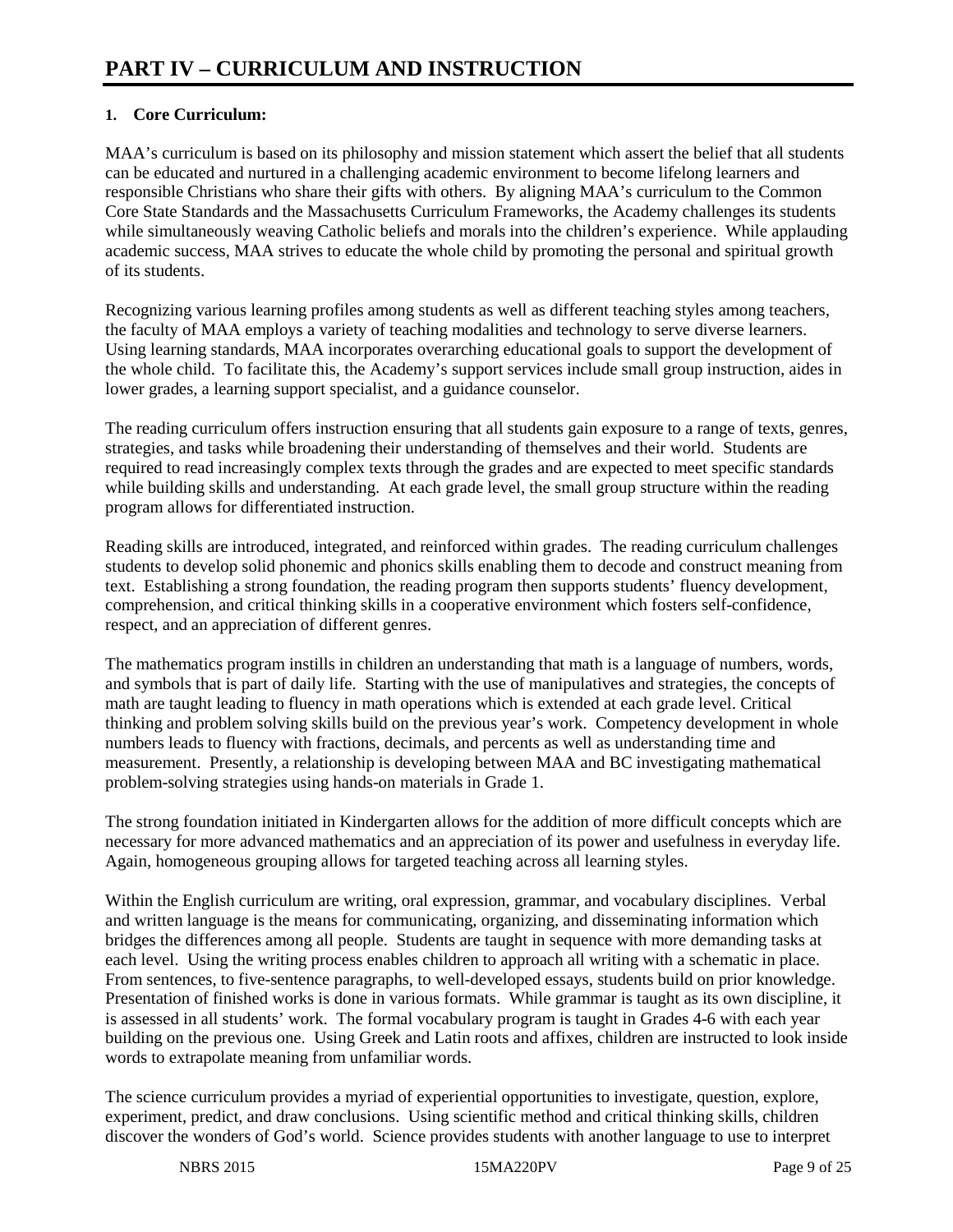experiences of the world with the ultimate goal being respect for life, attention to the environment, and concern for the future.

Using the five themes of geography, the goals of the social studies program enable students to understand the relationship between the past and the present, to see connections among land masses, physical systems, and people, and to recognize the impact human beings have made on Earth through adaptation or modification. In addition, it is imperative today's students understand the role of global citizenship.

RNS integrates core curricula as well as physical education, music, and Spanish. The English language arts strand develops verbal skills while exposing children to various literary experiences creating a desire to read and write. Within the math curriculum, children use concepts expanding their understanding of numbers, shapes, sizes, and patterns in the world. Using children's natural curiosity, the science curriculum focuses on simple, concrete activities stimulating abstract thought and scientific concepts while social studies uses the school community to develop world awareness. Kindergarten screenings and fall readiness assessments indicate strengths of RNS children.

#### **2. Other Curriculum Areas:**

All the children at MAA are enriched by the entire curriculum. The children are immersed in the Catholic faith, study Spanish, sing and move with enthusiasm in music, experience many varied media in art, receive specialized library and technology instruction, participate actively in physical education, and integrate technology throughout the day.

MAA, a Franciscan school, lives its mission. Guided by the tenets of the Catholic Church and the Franciscan charism, the Academy integrates faith in all aspects of its curriculum, but it is foremost in the religion curriculum. The goals of the religion program are to have the students realize that each has been called by God (Isaiah 43:1) to enter fully into Christian moral and spiritual life through the Bible, the Sacraments, liturgical experiences and to have each student develop a lifelong relationship with God.

The Spanish program provides students with exposure to the Spanish language. Students learn basic vocabulary as well as rules of grammar and use these in simple written, oral, and multimedia communications. Additionally, they investigate Spanish-speaking cultures of the world. This helps them to realize that a rich world exists outside that of their personal experience. They are able to understand that people who speak different languages and live in different cultures are all part of God's creation.

The library curriculum encourages exploration through reading, research, and scaffolding activities. Pairing library time with discipline areas creates a solid collaboration improving student engagement, curiosity, awareness, and achievement. Collaboration between the library and technology curricula is ongoing. Creating lifelong readers and learners is the ultimate goal of literacy.

Technology's goals are to develop critical thinkers and problem solvers whose technological skills enable them to be digital citizens in the ever-changing world. Starting in Kindergarten, children are taught keyboarding, exposed to the Internet as a tool for content and communication, learn basic computer components and operations as well as begin to code which develops vital engineering skills. As a multidisciplinary field, technology is embedded into the educational process rather than standing alone. Authentic integration impacts the learning thereby allowing students to explore, learn, and assimilate information. By Grade 6, children have mastered many software applications, chosen appropriate resources and apps for academic tasks, demonstrated proper citation and copyright procedures, administered an online community, created programs, collaborated digitally with teachers and peers, and articulated security/privacy concerns of the Internet.

The music program at MAA fosters a lifelong love of music, develops the basic music components that will advance self-confidence, and lays the foundation to continue music studies. MAA uses an active music curriculum, GAME PLAN, which is organized by grade level, using the Orff Schulwerk principles of combining music, movement, drama, and speech into lessons similar to play, and the Kodaly approach with its child-centered lessons based on discovery and music literacy. Rich in choral music, folk literature,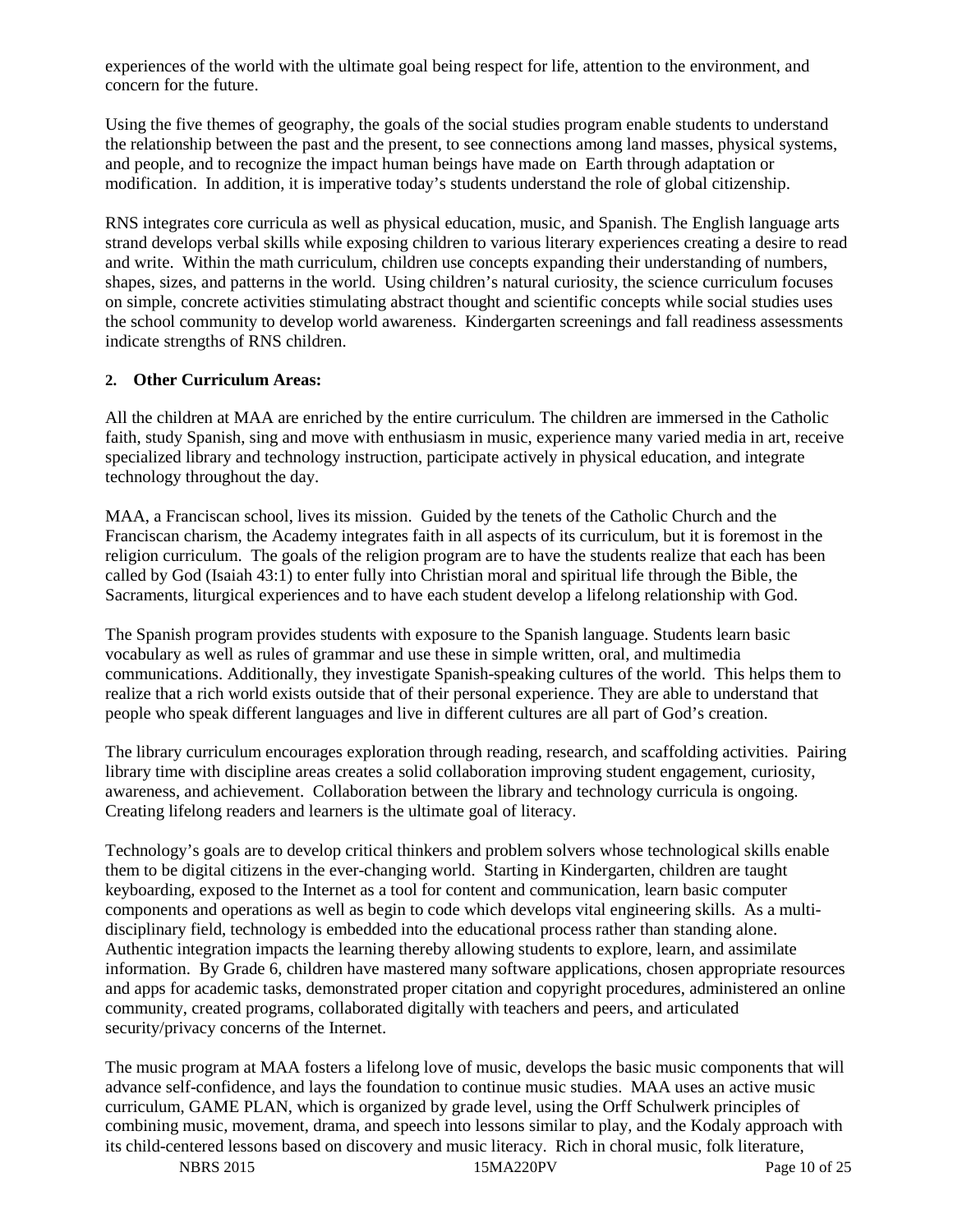nursery rhymes, traditional singing games, the curriculum reinforces the spirituality of Catholic beliefs.

The art program's objective is teaching children to "see," not just to look, to appreciate nature as God's magnificent creation from which one can learn, and to use art as spiritual language for expressing oneself. All children have artistic gifts which can be manifested through instruction and exposure to art. The program broadens students' visual sensitivity, creates potential, and fosters self-esteem while giving them necessary knowledge, skills, and attitude to make rational aesthetic judgments.

The physical education curriculum uses concepts of movement and integrated movement which provide children of all abilities and interests with a foundation of challenging activities that improve skills and sportsmanship while instilling the importance of lifelong fitness and wellness. Offering team-based and individual activities, it promotes cooperation, teamwork, leadership, and respect through structured and sequential experiences. Within a positive learning environment, students have the skills to make decisions about physical activity, level of enjoyment and challenge, as well as the degree of social interactions for maintaining an active life.

#### **3. Instructional Methods and Interventions:**

MAA addresses the diverse needs of its students by ensuring that the Mission Statement is the overarching principle in all that is done.

With its small group instruction in mathematics and reading, MAA meets the needs of individual students by placing them in homogeneous groups which remain fluid during the year allowing for movement of students. Using standardized testing scores, teacher recommendations, student achievement, and individual learning profiles, small learning communities are created which allow for differentiating instruction while challenging the children and fostering individual growth.

In each of the Kindergarten and Grade 1 classes, the teachers have an aide who supports the learning for all the children in whole class instruction, small group teaching, and center activities.

The Academy has a learning specialist who instructs diverse learners at all grade levels. This intervention happens collectively within a grade should a number of children need assistance or individually if a child has a specific area of need. The learning specialist is critical in the lower grades for phonics instruction and reading development. Coupled with academic support in the upper grades, the role also involves being a resource for those with alternative learning styles. Teachers also work with individual students before school, during lunch time, or after school as needed.

Many instructional methodologies are incorporated into the students' day to create an effective learning environment. They include the following: project-based learning, cooperative assignments, technology and technology integration, cross-curricula activities, differentiated assignments and homework, oral and written presentations, authentic assessment, experiential projects, interactive SMART Board activities, science labs, field trips, manipulatives, wait time, problem solving, constructivism, modeling, coaching, scaffolding, debate, art, theater performance, field trips, creation of classroom museums, and school newspaper.

Technology is used to enhance the curriculum in the following forms: iPads, laptops, SMART Boards, classroom computers, technology lab, Apple TV, calculators as well as the software or apps to support these devices. Driven by curriculum, the technology becomes more relevant to the students.

The Academy's guidance counselor assists children spiritually, academically, socially, and emotionally. Dealing with school issues immediately and privately enables the faculty to focus on the curriculum. Assisting children early with academic, personal, or social problems promotes learning and academic achievement.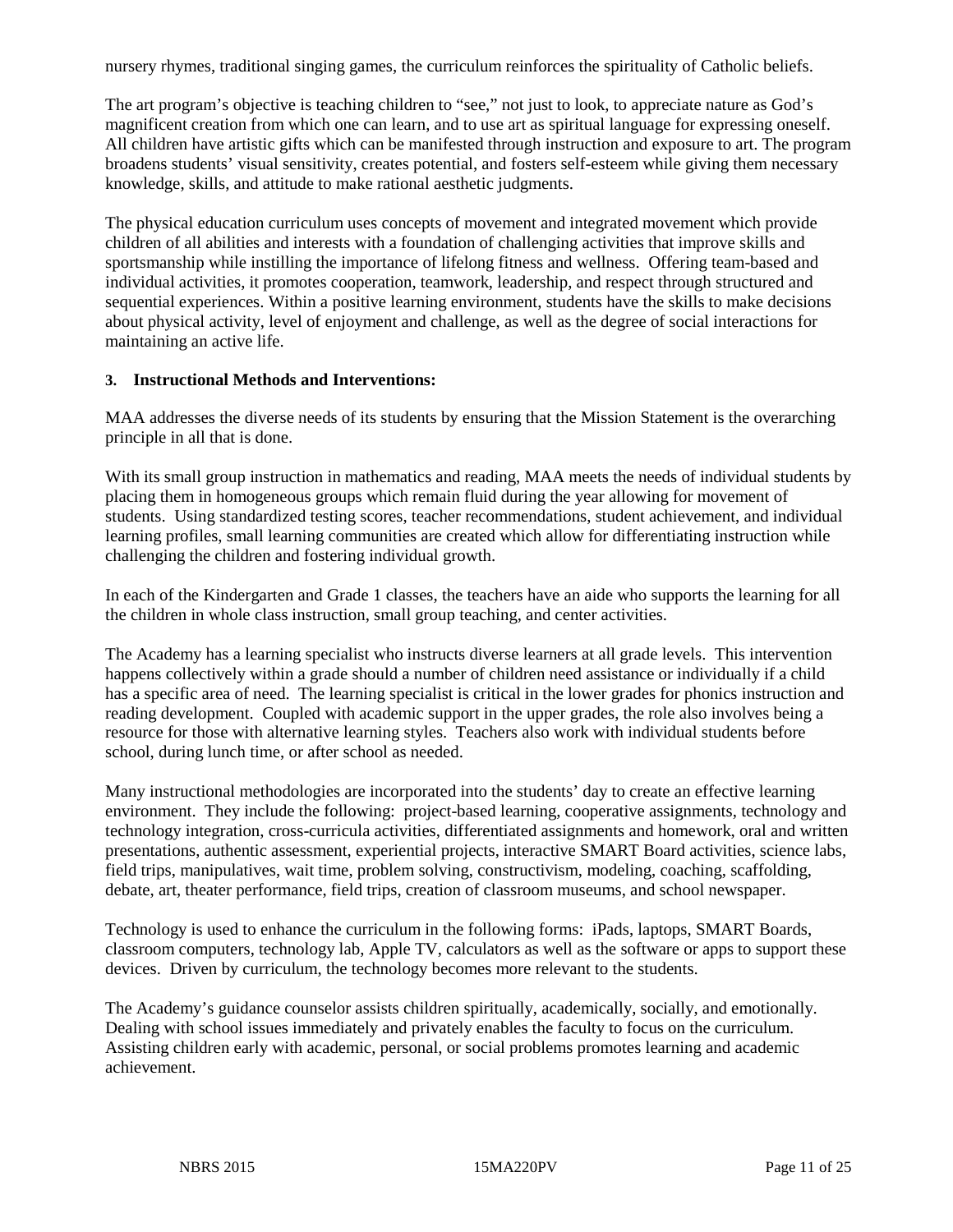#### **1. Assessment Results Narrative Summary:**

With the goal of improvement, curriculum and assessment at MAA are under constant review by faculty and administration making a strong program stronger. The Stanford 10 assessment data provided reflects mean scaled scores higher than required by the "cutoff scores" document. This is a direct result of time spent reviewing curriculum, student performance, and assessment data.

With its firm commitment to the reading and mathematics curricula, MAA offers small group instruction targeting each child's learning profile. This approach increases interaction and feedback between teachers and peers, greater instructional time, and differentiation.

A sound reading foundation needs direct instruction and practice in phonemic and phonics skills which lead to solid decoding and spelling skills. Exposure to various genres with increasingly complex text enables students to build comprehension while strengthening the development of critical thinking, vocabulary, and writing. Assessment is needed to measure learning and to adjust classroom instruction.

Introducing and using manipulatives and strategies familiarize students to mathematics. Taught in a developmental progression while monitoring each child's progress assures the next level builds upon the preceding one. Constant practice, spiraling back, and the IXL program, a mathematics online site, allow children to build on what they know and to recognize math in everyday life. With the objective of increasing fluency in math operations, each year's skills build upon the prior year's work. This foundation supports more advanced mathematical concepts.

Following each cohort through its cycle of Grades 3-6, the performance trend has been upward. Starting with Grade 3 in 2010, each tracked cohort through 2014, exhibited positive growth in math and reading mean scaled scores. A challenging curriculum, numerous teaching modalities, high academic goals, and a willingness to reassess and modify continuously contribute to high scores in the assessment data tables and each cohort's upward trend.

#### **2. Assessment for Instruction and Learning and Sharing Assessment Results:**

MAA uses Stanford 10 to analyze and improve student and school performance. Providing yearly data as well as longitudinal data by grade and student in all subjects tested, this data is reviewed by teachers to identify strengths and weaknesses of individual students and to target areas for additional instruction. The next review is by teachers and administrators for effectiveness of curriculum and instruction.

Using Stanford 10 Summary Reports to compare MAA's students to students at the national level allows for evaluation of students' performance. Weaknesses and strengths in curriculum are identified. Weaknesses are addressed within faculty and curricular meetings focusing on improving instruction. A review of testing data resulted in the creation of a Latin and Greek roots vocabulary curriculum in Grades 4-6. This review also led to more real-life integration of mathematics, as well as additional math instruction for Grade 2.

After Stanford 10, other summative assessments include unit tests, term/final exams, science fairs, projects and oral/digital presentations. Rubrics are important in summative assessments. Designed with clear expectations and given at the onset of a project, they establish explicit criteria which aid objectivity when final grades are derived.

Formative assessments include ongoing assessments, observations, questioning, quizzes, tasks, and homework. Measuring comprehension and evaluating students' day-to-day progress help drive future instruction.

Keeping communication open and ongoing is vital. At MAA, it is accomplished in many ways. Weekly packets of students' work go home all year. Progress reports are issued halfway through each quarter.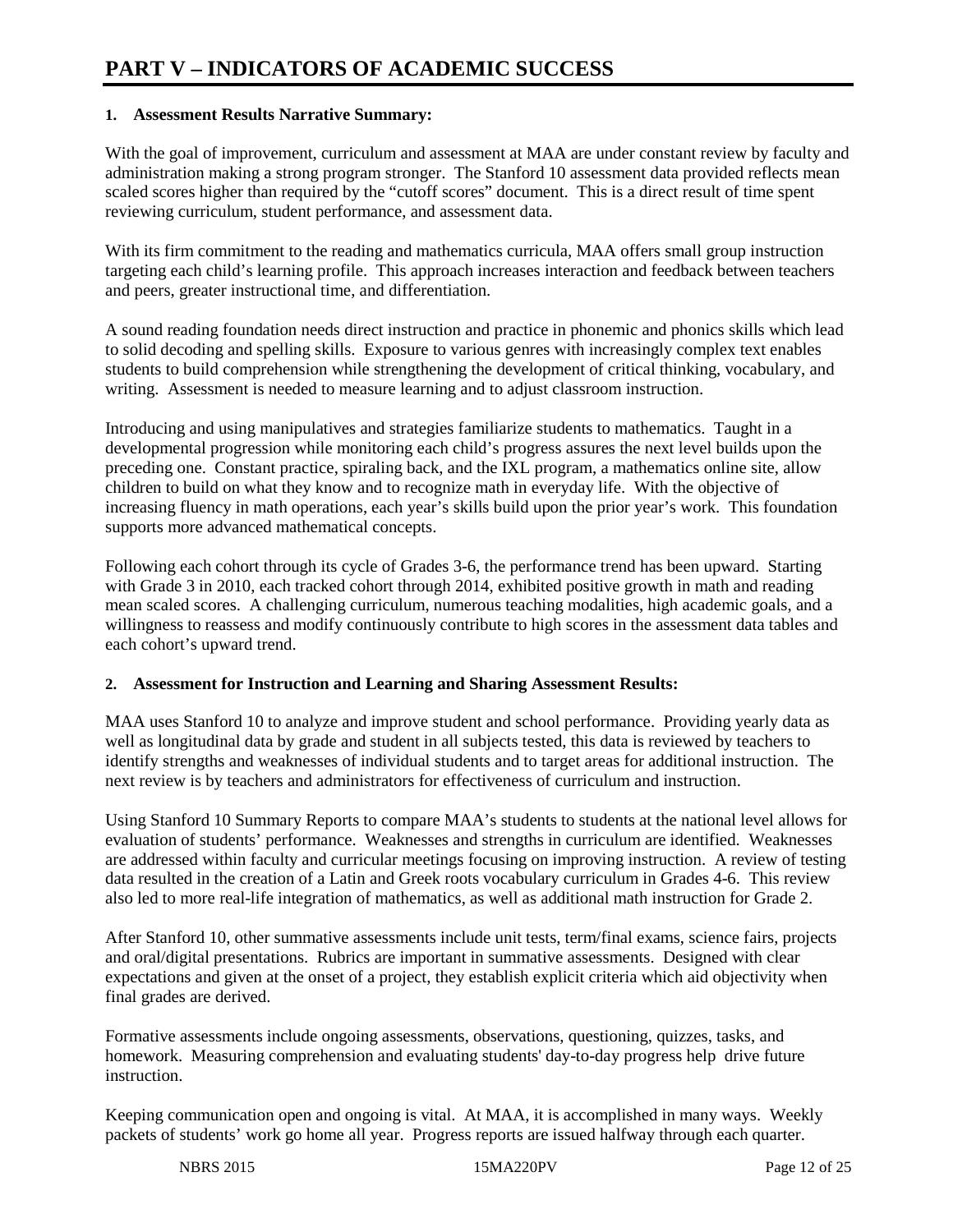Report cards are issued quarterly. Formal parent-teacher conferences occur biannually, but informal conferences happen frequently. Faculty members avail themselves to parents whenever needs arise. Voicemail, phone calls, notes, and email assure direct lines of communication. SchoolSpeak, MAA's student-information system, enables constituents to communicate easily and posts needed information for the school, classes, or groups.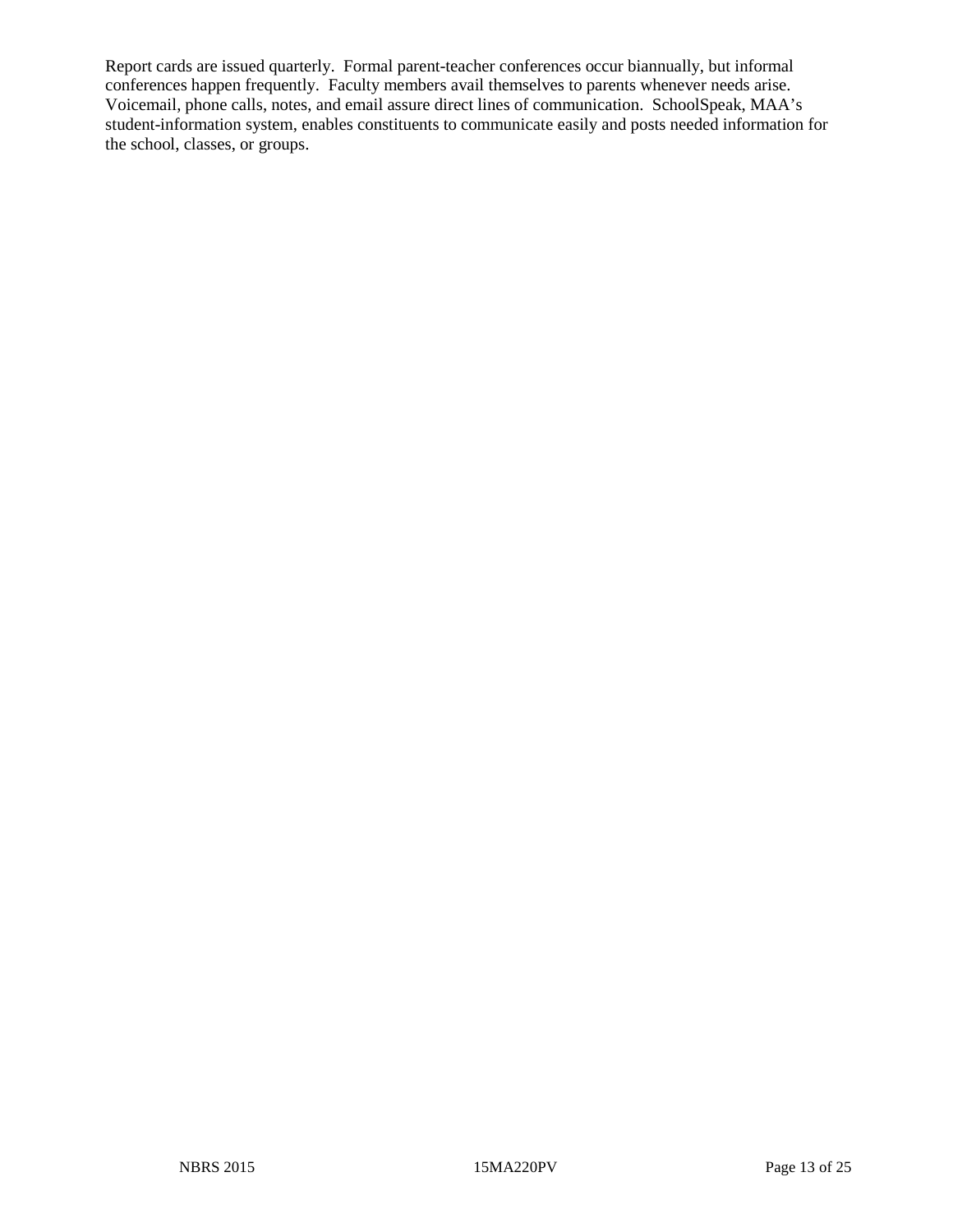## **1. School Climate/Culture**

In the spirit of St. Francis of Assisi, MAA fosters a climate and culture enabling students to grow in faith and virtue by assisting them "to act justly, to love tenderly, and to walk humbly with your God" (Micah 6:8). Using faculty, parent, and student questionnaires from the NEASC accreditation process (2013), the clear indication is MAA's requirements and expectations reflect its core values and mission as well as its effective educational program.

As the children are challenged to become responsible Christians, they are taught that it begins with them here and now. Compassion and forgiveness toward each other are paramount. Building on the home foundation initiated by the children's first teachers, their parents, the faculty endeavors to broaden the perspective from the local community to the global one, to create an awareness of world events, and to explore ways to alleviate sufferings of others in an atmosphere of mutual respect.

The school environment is positive. The conscientious faculty, engaged students, and rigorous curriculum work collectively to promote success. The small group instruction accommodates individual learning profiles as does the extra support available before- and after-school. Instruction in technology, Spanish, music, art, library, and physical education as well as the after-school clubs offer students opportunities to discover and broaden their skills in a variety of diverse areas.

The Academy strives to promote leadership in its students. Children learn quickly that a leader does not have to be the one who makes decisions or gives instructions, but rather is the one who leads by quiet example—making right choices in difficult circumstances. The MAA Student Council promotes this with the "Gratitude Attitude" Board where faculty and students recognize the kindnesses of others. It is the mission in action.

The principal affirms faculty and staff in numerous ways for their dedication and work ethic. Since their input and expertise as master teachers are valued, faculty meetings are a time of lively discussion on improvements and implementation of the curriculum. This exchange of ideas has led to a stronger science program, a Greek and Latin roots vocabulary curriculum, and the after-school robotics program.

The Home and School Association and parents recognize faculty dedication in many ways: Thanksgiving and Teacher Appreciation luncheons, coffee and treats, special notes, and gifts.

A true reflection of the MAA Mission Statement is visible each day as teachers and students work together to be lifelong learners and leaders.

## **2. Engaging Families and Community**

With the goal of developing the whole child into responsible Christians, moral citizens, and lifelong learners, MAA's faculty and administration acknowledge the importance of involving families and the community into children's lives.

It begins with clear, focused communication. To meet that aim, MAA initiated a new student-information system/parent portal, SchoolSpeak, which allows for the easy delivery of information to/from teachers, administration, staff, and parents about all aspects of school life.

"Make a Difference at MAA Program," an official club at BC, began with a simple request. Needing assistance in the after-school sports program, the physical education teacher contacted an administrator at BC asking for undergraduate volunteers. This program currently has over 100 students sharing their talents in classrooms, library, science laboratory, fields, and courts.

MAA's technology director's involvement with the Catholic Schools Foundation (CSF) has had a direct

NBRS 2015 15MA220PV Page 14 of 25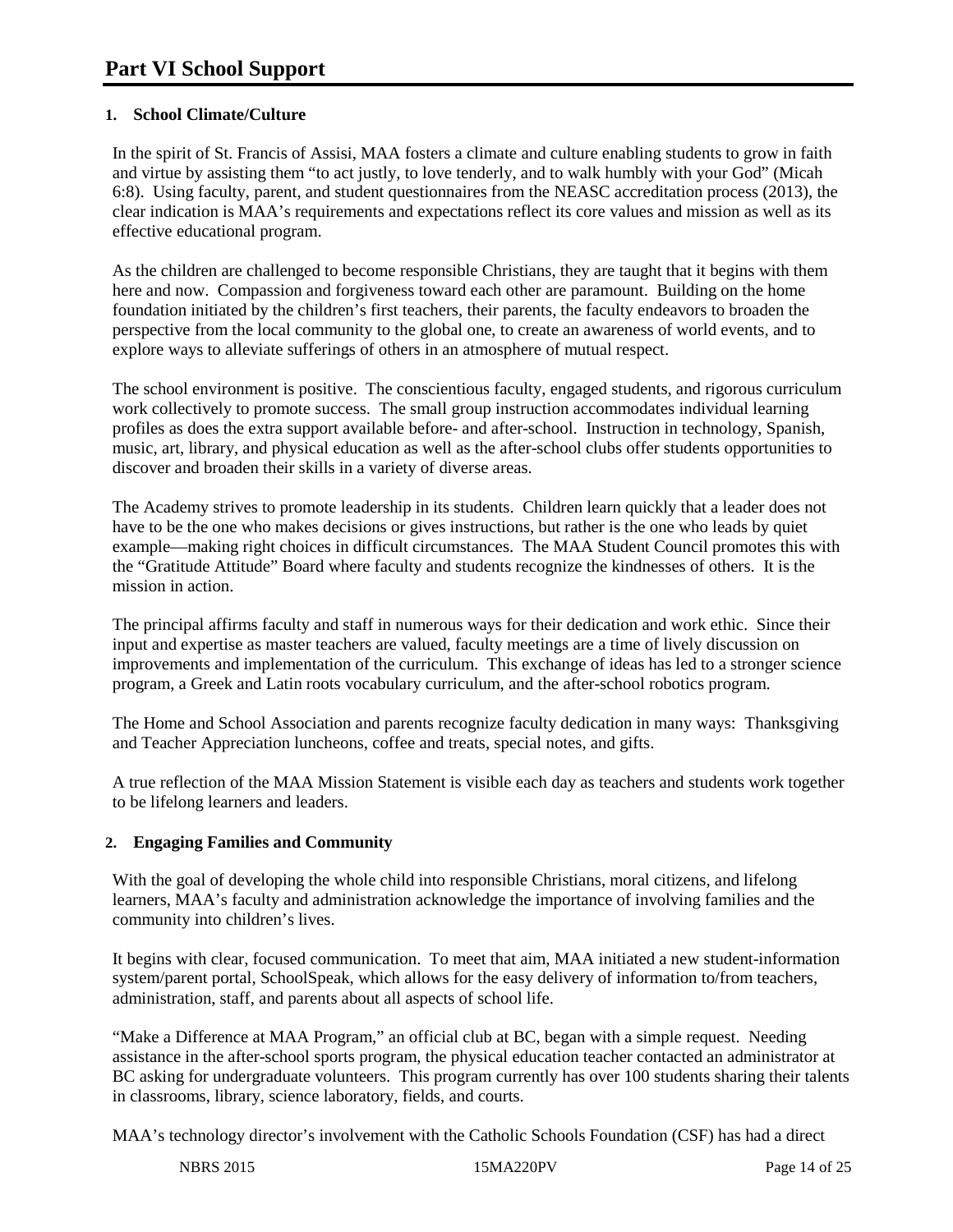bearing on technology integration throughout MAA and some archdiocesan schools. As a result, many faculty members received a grant to attend the CSF Summer Technology Academy at BC, where the principal was a panelist relating how implementing technology across the curriculum has had positive effects at MAA. This opportunity and exchange of lessons, ideas, and perspectives have had a constructive impact on teachers, students, and curriculum.

The Academy lives its mission, and nowhere is it more evident than in outreach to others. Students touch the lives of many, both near and far. Some programs are organized through MAA's Student Council, while others are initiated by students and families. Always first to respond to natural or man-made disasters, MAA also supports traditional causes with funds or goods raised through raffles, tag days, or drives. Some are Veterans Day Service for Fisher House at VA Hospital, Boston; Thanksgiving Food Drive for Project Care and Concern, Boston; Christmas Giving for local charities; Spring Raffle for Franciscan Sisters' mission work; 'Be like Brit' for Haiti's earthquake victims.

The Academy celebrates families who are invited to all school events such as liturgies/prayer services and rosaries, musical performances, plays, science and social studies fairs, and basketball games. Two highlights are Grandparents' Day and Thank-You Night. Each event recognizes and thanks families and extended families of the students.

The Home and School Association, MAA's parent group, invites all families to participate. Sponsoring Back-to-School Pizza Nights, Catholic Schools Week activities, holiday festivals and dinners, uniform sales, and fundraisers for educational programs and field trips, this organization's welcoming presence permeates MAA.

#### **3. Professional Development**

Charged with educating 21st century students in a challenging environment to become lifelong learners and responsible Christians, MAA's faculty acknowledges the importance of professional development. John C. Dana expresses the faculty's belief, "Who dares to teach must never cease learning." The faculty accepts that to fulfill the Academy's mission one must continue learning. Hence, professional development is critical, and funds are allocated annually for these opportunities.

Professional development is engagement in one's craft. It is disseminating information, igniting interest, and offering opportunities. MAA's principal, recognizing this, encourages the faculty to explore all opportunities—serving as a NEASC team accreditation member, attending workshops, webinars, graduate seminars and courses, supplying professional periodicals, journals, and memos (ASCD, NCEA, AISNE, Marshall) for reading and discussing, and on-site training. No opportunity, small or large, is discounted that supports the teachers' work.

Integrating technology across the curriculum is the focus of MAA's five-year strategic plan. Professional development to use technology to enhance learning is ongoing through in-house training, intensive workshops, webinars, and graduate courses. Over recent years, teachers have participated in the following: workshops (offered by CSF and spaced over a year) on iPads in the classroom where three teachers created a collaborative unit to use and share with other attendees; week-long workshop (BC Summer Technology Academy) where five teachers integrated technology at all levels and disciplines; STEM program (Northeastern University graduate degree) where two teachers participated and then reviewed the Academy's mathematics/science curricula; focused-faculty meeting for curriculum review, technology integration, and assessment development. Faculty share what they have learned and integrate technology in appropriate ways aligning MAA's curriculum, Common Core State Standards, and Massachusetts Curriculum Frameworks.

The impact of professional development is evident. The study of the mathematics/science curricula led to additional science classes, the addition of the IXL math program, and an after-school robotics program for Grades 4-6. In-service days have been used for programs dealing with executive functioning, differentiated instruction, and annual retreats to reflect on the Academy's mission.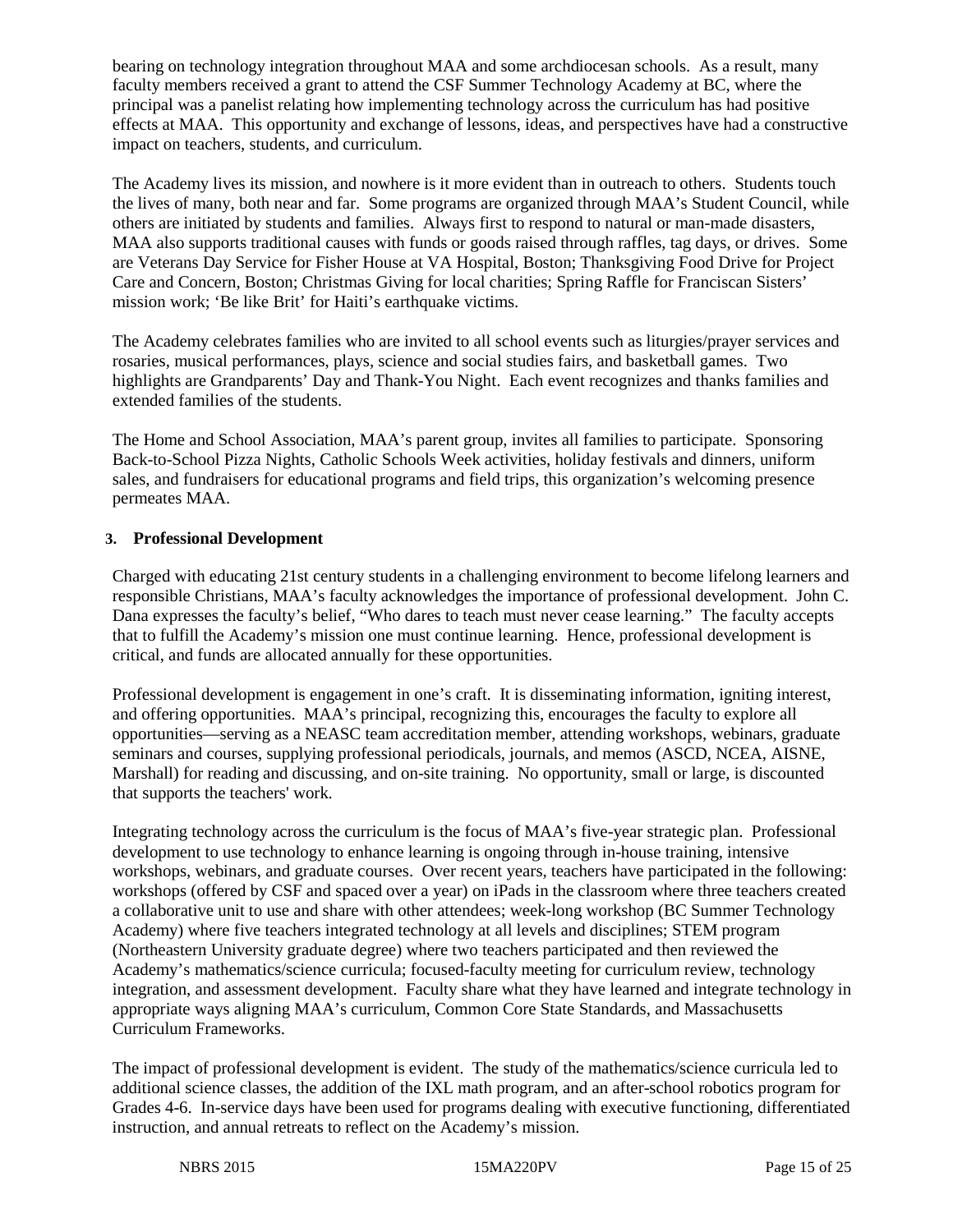With collaborative instruction, teachers use technology to access and synthesize information thereby enabling the students to be curious, creative problem solvers. There are many opportunities for authentic learning using all the resources available to them—teachers, librarians, technology, and hands-onapplication. Students learn at an early age that MAA's faculty challenges them to be lifelong learners and global citizens.

#### **4. School Leadership**

MAA, a Franciscan Catholic school, is a separate incorporation under the sponsorship of the Missionary Franciscan Sisters of the Immaculate Conception. The Academy's success is due to strong leadership comprised of the principal, vice principal, business manager, the Board of Directors, and elected leaders of the Missionary Franciscan Sisters of the Immaculate Conception. Establishing and supporting policies, programs, and relationships focused on students' academic and spiritual growth, the leadership team's vision is securely rooted in Gospel values and Franciscan traditions stated in the Academy's mission.

"With God all things are possible!" (Luke 18:27) is the philosophy of the principal. Assisted by a viceprincipal, this team builds positive relationships through effective communication. An 'open-door' policy assures all (faculty, parents, students) their concerns/ideas are important. Listening is vital to good leadership as are foresight and stewardship.

Communication is key to collaboration. Together they allow for outstanding education to happen and for relationships between school and home to complement each other. The principal articulates the school's mission to faculty, students, and parents in communications, written and oral, morning announcements, emails to faculty and parents, and on MAA's website. The introduction of SchoolSpeak, a studentinformation system, has broadened the principal's and teachers' reach. SchoolSpeak allows for effective transmission of school-related information by all MAA constituents.

The principal's instructional leadership is visible in countless ways. At monthly faculty meetings, key issues are discussed. Be they improvement in spiritual or academic areas, all members are included, for together improvements are better. Professional development opportunities are offered for individuals and groups in academic and theological programs. Time is provided for cooperative planning and sharing which advances curriculum. Weekly review of teachers' plan books, students' work, and tests lets the principal be informed about curricula at each grade level/discipline. Teacher evaluations, formal and informal, allow for discussions and mentoring on pedagogy and alternative approaches.

As servant/leader, the leadership team strives to build community by listening, encouraging, and empathizing. Growth of community and individuals is paramount. Modeling to faculty and staff, to parents and students, the team guided by the MAA Mission Statement embraces each situation by following in the footsteps of Jesus, St. Francis, and St. Clare to make the world a better place.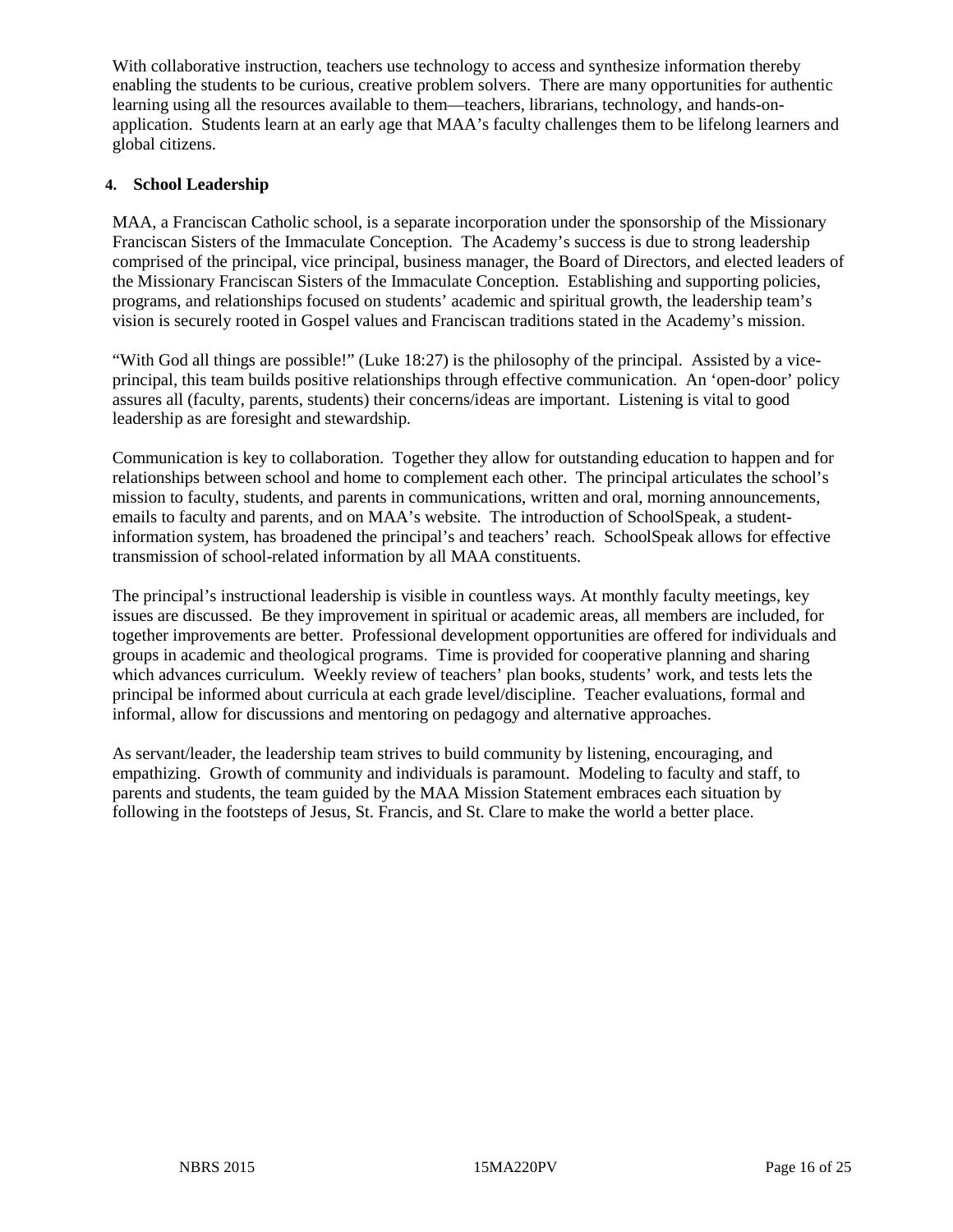# **PART VII - NON-PUBLIC SCHOOL INFORMATION**

*The purpose of this addendum is to obtain additional information from non-public schools as noted below.*

1. Non-public school association(s): Catholic

Identify the religious or independent associations, if any, to which the school belongs. Select the primary association first.

- 2. Does the school have nonprofit, tax-exempt  $(501(c)(3))$  status? Yes  $\underline{X}$  No
- 3. What are the 2014-2015 tuition rates, by grade? (Do not include room, board, or fees.)

| Grade          | <b>Amount</b> |
|----------------|---------------|
| $\bf K$        | \$8000        |
| $\mathbf{1}$   | \$8000        |
| $\overline{2}$ | \$8000        |
| 3              | \$8000        |
| $\overline{4}$ | \$8000        |
| 5              | \$8000        |
| 6              | \$8000        |
| $\overline{7}$ | \$0           |
| 8              | \$0           |
| 9              | \$0           |
| 10             | \$0           |
| 11             | \$0           |
| 12             | \$0           |

#### **2014-2015 Tuition**

| 4. | What is the educational cost per student?<br>(School budget divided by enrollment)                     |        |
|----|--------------------------------------------------------------------------------------------------------|--------|
| 5. | What is the average financial aid per student?                                                         | \$1800 |
| 6. | What percentage of the annual budget is devoted to<br>scholarship assistance and/or tuition reduction? | 3%     |
| 7. | What percentage of the student body receives<br>scholarship assistance, including tuition reduction?   | 36%    |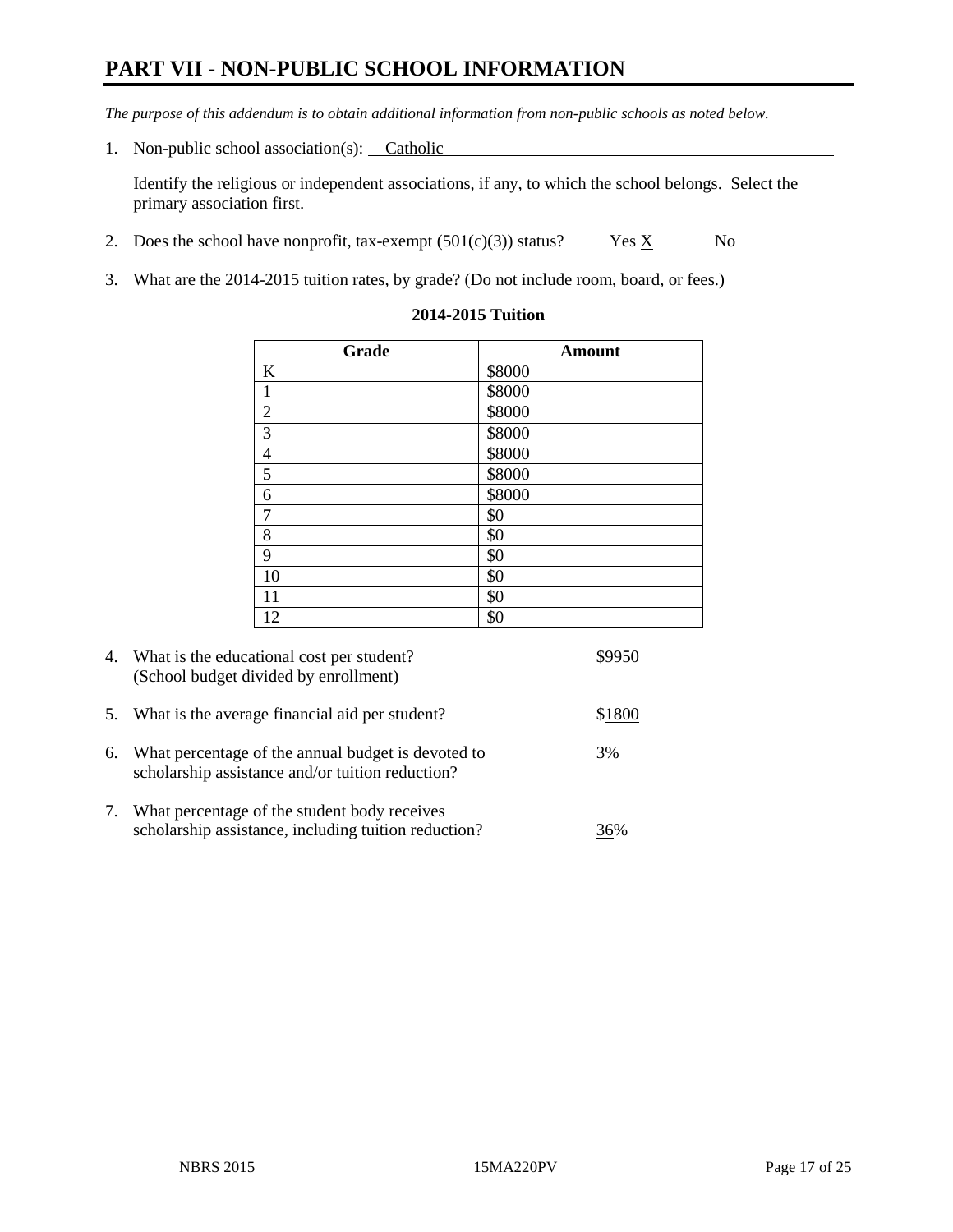| <b>Subject: Math</b>      | <b>Test:</b> Stanford 10                   |
|---------------------------|--------------------------------------------|
| <b>Grade: 3</b>           | <b>Edition/Publication Year: 2007</b>      |
| <b>Publisher: Pearson</b> | Scores are reported here as: Scaled scores |

| School Year                      | 2013-2014      | 2012-2013      | 2011-2012      | 2010-2011 | 2009-2010 |
|----------------------------------|----------------|----------------|----------------|-----------|-----------|
| Testing month                    | Mar            | Mar            | Mar            | Mar       | Mar       |
| <b>SCHOOL SCORES</b>             |                |                |                |           |           |
| <b>Average Score</b>             | 655.8          | 649.8          | 633.5          | 649.7     | 648.5     |
| Number of students tested        | 42             | 40             | 47             | 34        | 44        |
| Percent of total students tested | 100            | 98             | 98             | 100       | 100       |
| Number of students               |                |                |                |           |           |
| alternatively assessed           |                |                |                |           |           |
| Percent of students              | $\overline{0}$ | $\overline{0}$ | $\overline{0}$ | $\Omega$  | $\theta$  |
| alternatively assessed           |                |                |                |           |           |
| <b>SUBGROUP SCORES</b>           |                |                |                |           |           |
| 1. Other 1                       |                |                |                |           |           |
| <b>Average Score</b>             |                |                |                |           |           |
| Number of students tested        |                |                |                |           |           |
| 2. Other 2                       |                |                |                |           |           |
| Average Score                    |                |                |                |           |           |
| Number of students tested        |                |                |                |           |           |
| 3. Other 3                       |                |                |                |           |           |
| <b>Average Score</b>             |                |                |                |           |           |
| Number of students tested        |                |                |                |           |           |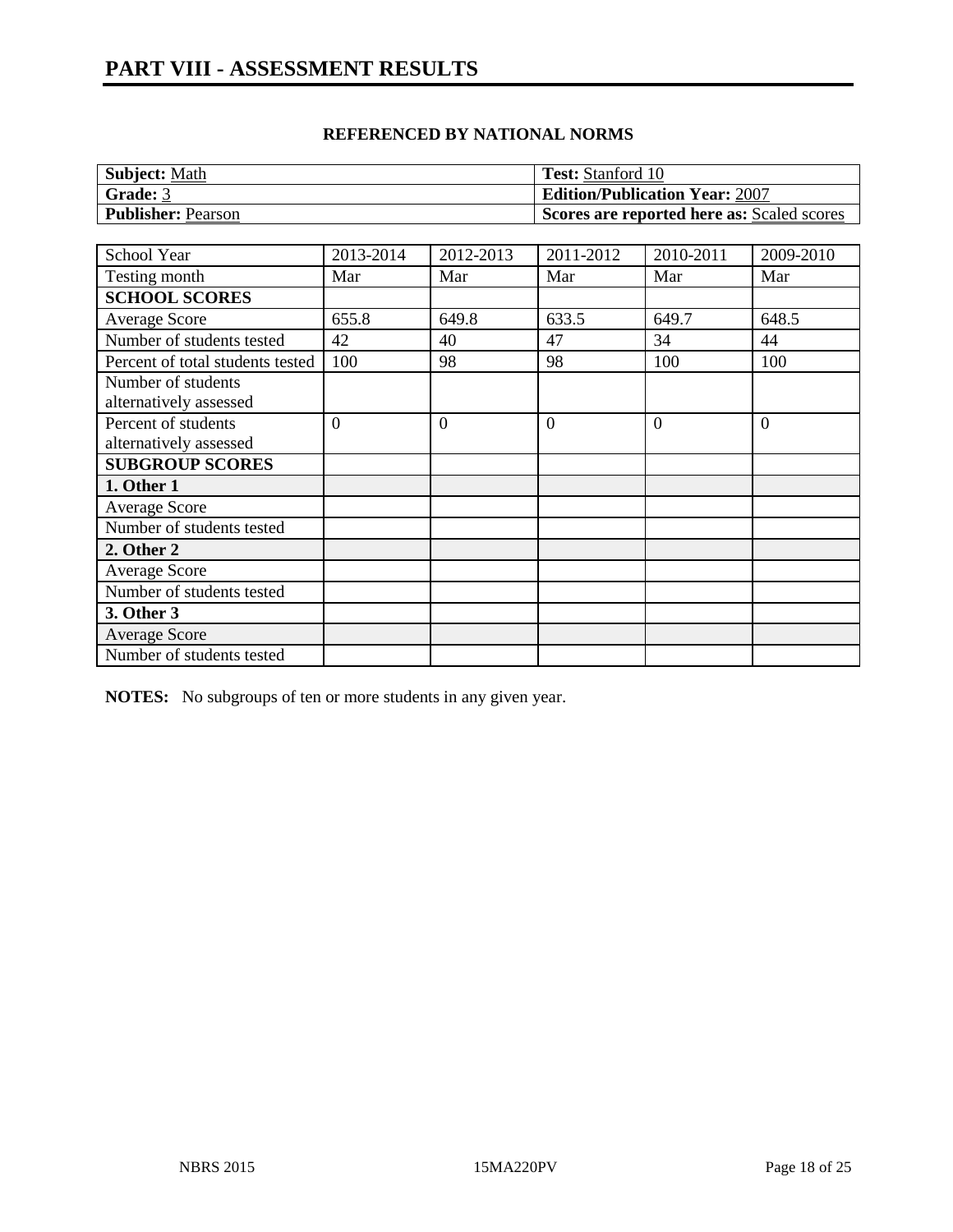| Subject: Math             | <b>Test:</b> Stanford 10                   |
|---------------------------|--------------------------------------------|
| Grade: 4                  | <b>Edition/Publication Year: 2007</b>      |
| <b>Publisher: Pearson</b> | Scores are reported here as: Scaled scores |

| School Year                                   | 2013-2014 | 2012-2013      | 2011-2012      | 2010-2011 | 2009-2010      |
|-----------------------------------------------|-----------|----------------|----------------|-----------|----------------|
| Testing month                                 | Mar       | Mar            | Mar            | Mar       | Mar            |
| <b>SCHOOL SCORES</b>                          |           |                |                |           |                |
| <b>Average Score</b>                          | 674.2     | 658            | 660.7          | 650.3     | 660            |
| Number of students tested                     | 41        | 47             | 34             | 44        | 33             |
| Percent of total students tested              | 98        | 98             | 100            | 100       | 97             |
| Number of students<br>alternatively assessed  |           |                |                |           |                |
| Percent of students<br>alternatively assessed | $\theta$  | $\overline{0}$ | $\overline{0}$ | $\Omega$  | $\overline{0}$ |
| <b>SUBGROUP SCORES</b>                        |           |                |                |           |                |
| 1. Other 1                                    |           |                |                |           |                |
| <b>Average Score</b>                          |           |                |                |           |                |
| Number of students tested                     |           |                |                |           |                |
| 2. Other 2                                    |           |                |                |           |                |
| <b>Average Score</b>                          |           |                |                |           |                |
| Number of students tested                     |           |                |                |           |                |
| 3. Other 3                                    |           |                |                |           |                |
| Average Score                                 |           |                |                |           |                |
| Number of students tested                     |           |                |                |           |                |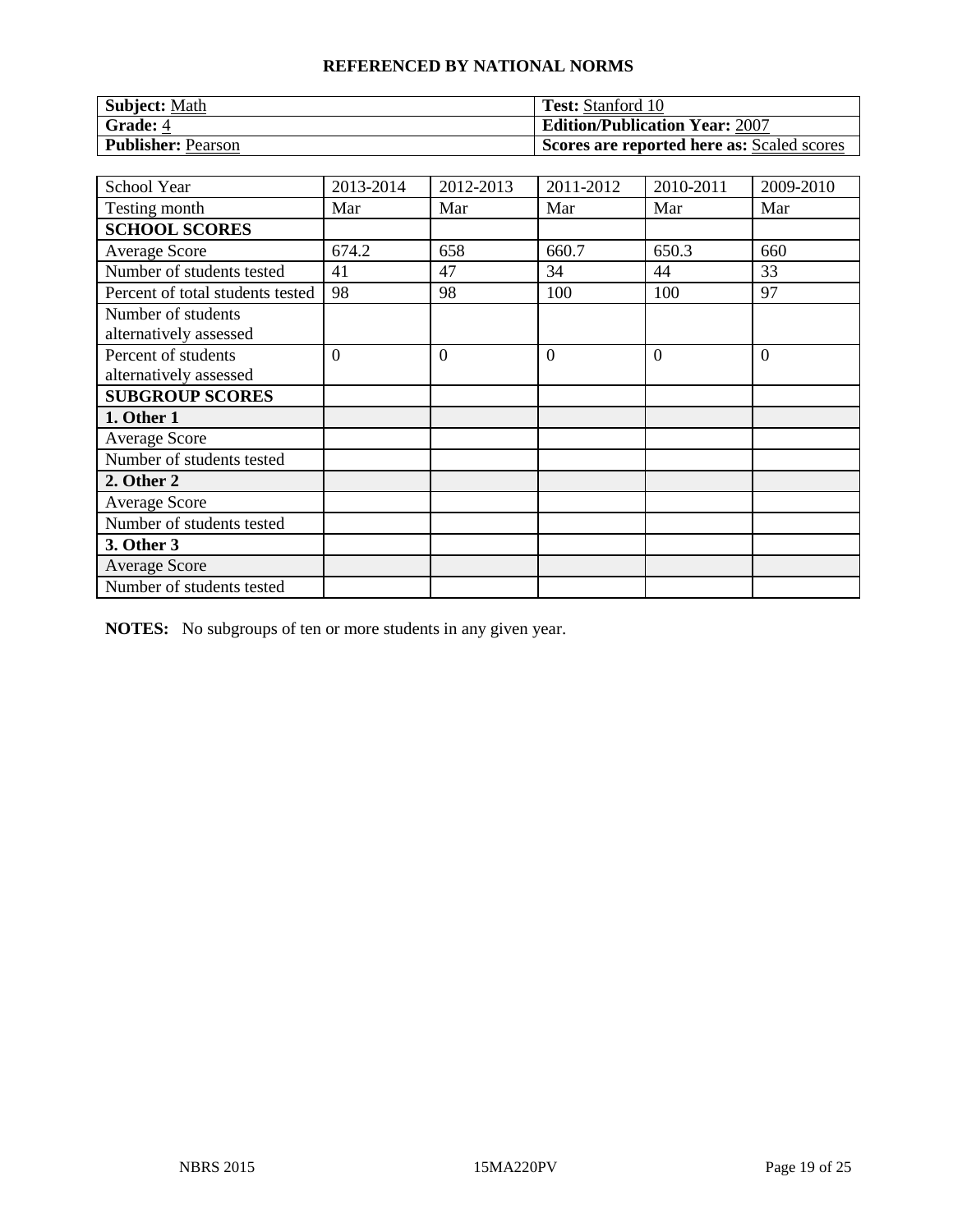| <b>Subject: Math</b>      | <b>Test:</b> Stanford 10                   |
|---------------------------|--------------------------------------------|
| Grade: 5                  | <b>Edition/Publication Year: 2007</b>      |
| <b>Publisher: Pearson</b> | Scores are reported here as: Scaled scores |

| School Year                                   | 2013-2014 | 2012-2013      | 2011-2012      | 2010-2011 | 2009-2010      |
|-----------------------------------------------|-----------|----------------|----------------|-----------|----------------|
| Testing month                                 | Mar       | Mar            | Mar            | Mar       | Mar            |
| <b>SCHOOL SCORES</b>                          |           |                |                |           |                |
| <b>Average Score</b>                          | 675.3     | 679.1          | 682.1          | 676.6     | 692            |
| Number of students tested                     | 42        | 32             | 40             | 33        | 33             |
| Percent of total students tested              | 98        | 91             | 100            | 100       | 100            |
| Number of students<br>alternatively assessed  |           |                |                |           |                |
| Percent of students<br>alternatively assessed | $\theta$  | $\overline{0}$ | $\overline{0}$ | $\Omega$  | $\overline{0}$ |
| <b>SUBGROUP SCORES</b>                        |           |                |                |           |                |
| 1. Other 1                                    |           |                |                |           |                |
| <b>Average Score</b>                          |           |                |                |           |                |
| Number of students tested                     |           |                |                |           |                |
| 2. Other 2                                    |           |                |                |           |                |
| <b>Average Score</b>                          |           |                |                |           |                |
| Number of students tested                     |           |                |                |           |                |
| 3. Other 3                                    |           |                |                |           |                |
| Average Score                                 |           |                |                |           |                |
| Number of students tested                     |           |                |                |           |                |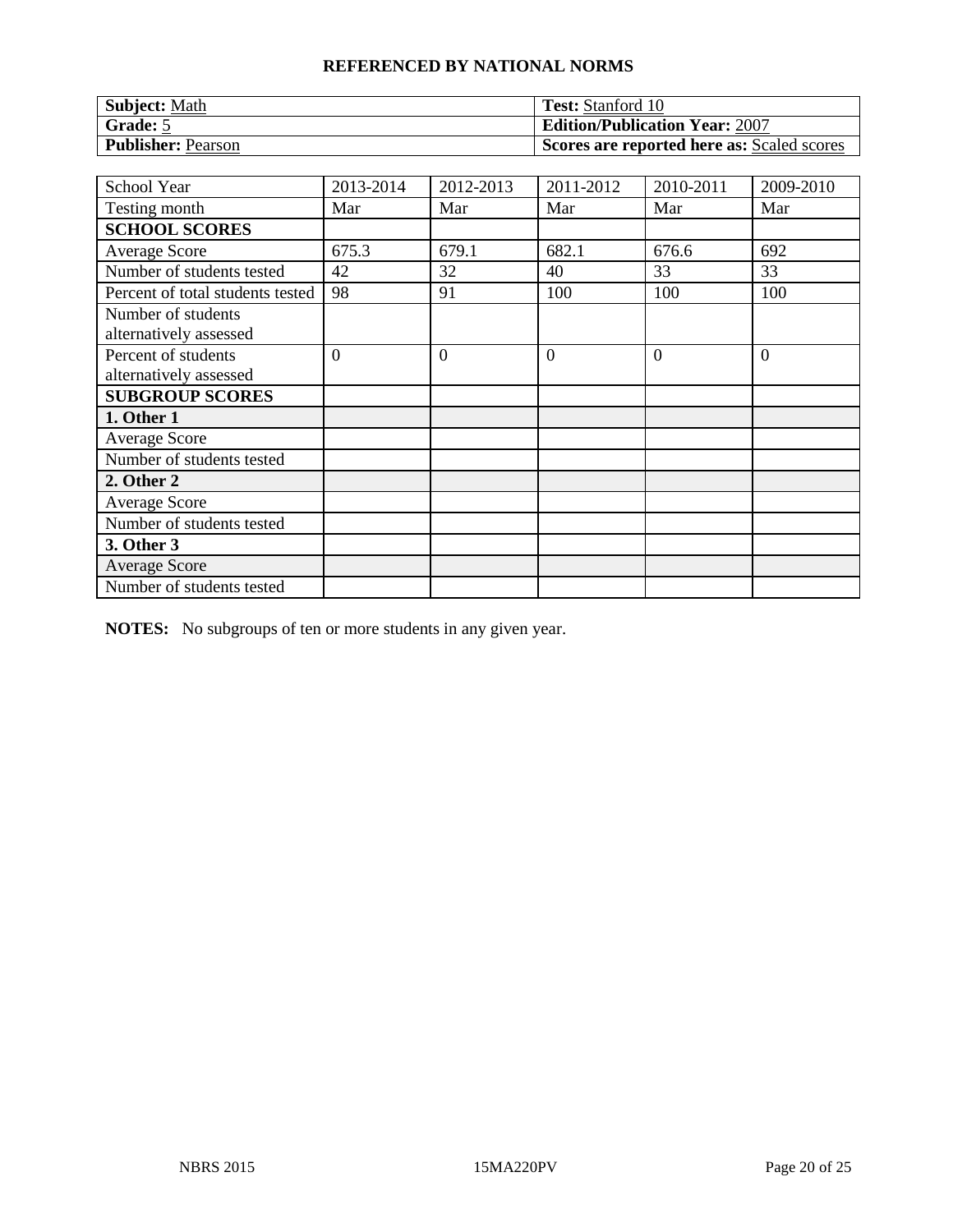| <b>Subject: Math</b>      | <b>Test:</b> Stanford 10                          |
|---------------------------|---------------------------------------------------|
| Grade: 6                  | <b>Edition/Publication Year: 2007</b>             |
| <b>Publisher: Pearson</b> | <b>Scores are reported here as: Scaled scores</b> |

| <b>School Year</b>                            | 2013-2014      | 2012-2013      | 2011-2012      | 2010-2011 | 2009-2010 |
|-----------------------------------------------|----------------|----------------|----------------|-----------|-----------|
| Testing month                                 | Mar            | Mar            | Mar            | Mar       | Mar       |
| <b>SCHOOL SCORES</b>                          |                |                |                |           |           |
| <b>Average Score</b>                          | 707.5          | 699.9          | 703.1          | 706.5     | 700.5     |
| Number of students tested                     | 30             | 35             | 29             | 30        | 37        |
| Percent of total students tested              | 97             | 97             | 94             | 100       | 97        |
| Number of students<br>alternatively assessed  |                |                |                |           |           |
| Percent of students<br>alternatively assessed | $\overline{0}$ | $\overline{0}$ | $\overline{0}$ | $\Omega$  | $\theta$  |
| <b>SUBGROUP SCORES</b>                        |                |                |                |           |           |
| 1. Other 1                                    |                |                |                |           |           |
| <b>Average Score</b>                          |                |                |                |           |           |
| Number of students tested                     |                |                |                |           |           |
| 2. Other 2                                    |                |                |                |           |           |
| <b>Average Score</b>                          |                |                |                |           |           |
| Number of students tested                     |                |                |                |           |           |
| 3. Other 3                                    |                |                |                |           |           |
| <b>Average Score</b>                          |                |                |                |           |           |
| Number of students tested                     |                |                |                |           |           |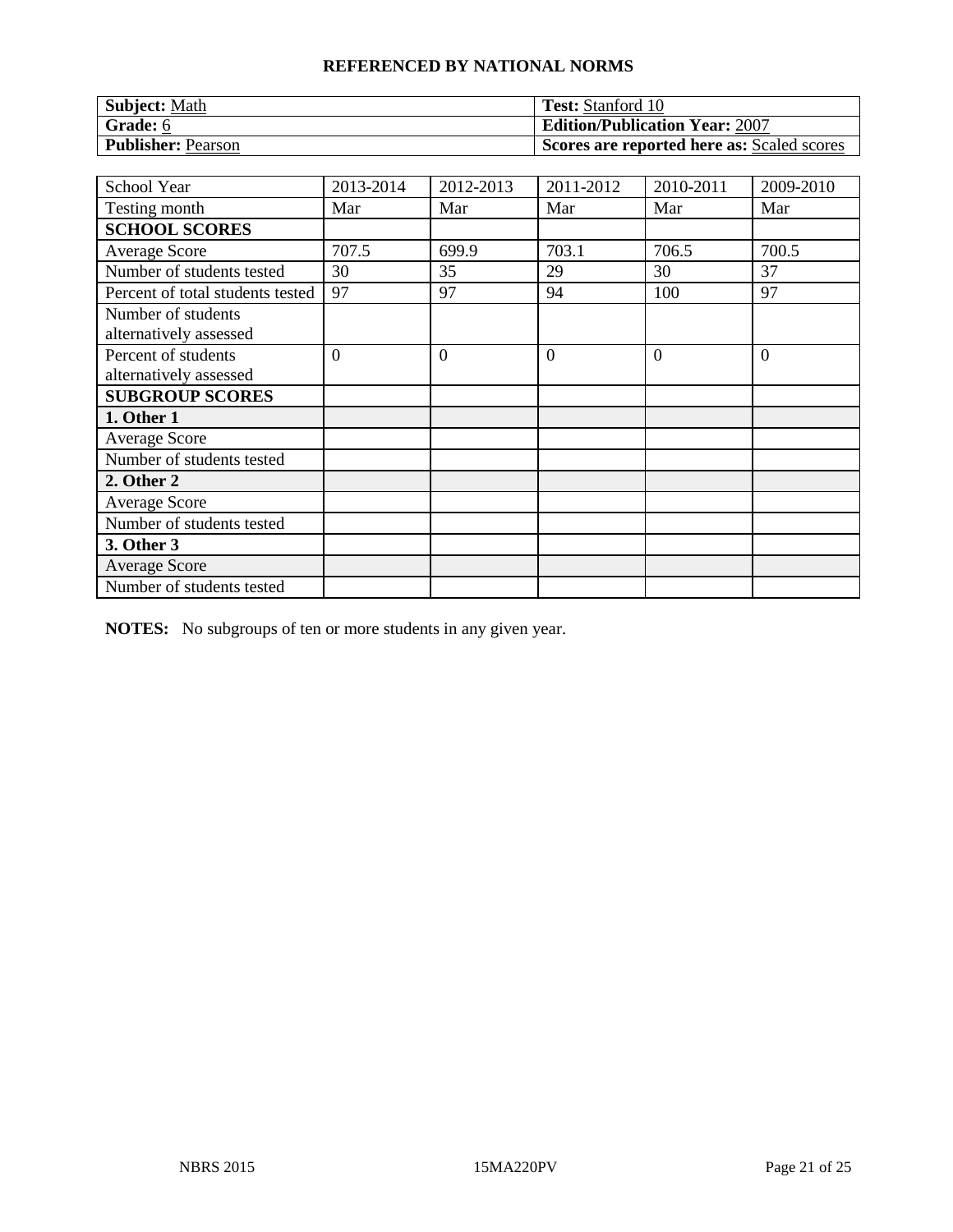| <b>Subject:</b> Reading/ELA | <b>Test:</b> Stanford 10                   |
|-----------------------------|--------------------------------------------|
| Grade: 3                    | <b>Edition/Publication Year: 2007</b>      |
| <b>Publisher: Pearson</b>   | Scores are reported here as: Scaled scores |

| School Year                                   | 2013-2014 | 2012-2013      | 2011-2012 | 2010-2011 | 2009-2010      |
|-----------------------------------------------|-----------|----------------|-----------|-----------|----------------|
| Testing month                                 | Mar       | Mar            | Mar       | Mar       | Mar            |
| <b>SCHOOL SCORES</b>                          |           |                |           |           |                |
| <b>Average Score</b>                          | 667.6     | 668.7          | 652.8     | 657.4     | 652            |
| Number of students tested                     | 42        | 40             | 47        | 34        | 44             |
| Percent of total students tested              | 100       | 98             | 98        | 100       | 100            |
| Number of students<br>alternatively assessed  |           |                |           |           |                |
| Percent of students<br>alternatively assessed | $\theta$  | $\overline{0}$ | $\Omega$  | $\Omega$  | $\overline{0}$ |
| <b>SUBGROUP SCORES</b>                        |           |                |           |           |                |
| 1. Other 1                                    |           |                |           |           |                |
| <b>Average Score</b>                          |           |                |           |           |                |
| Number of students tested                     |           |                |           |           |                |
| 2. Other 2                                    |           |                |           |           |                |
| <b>Average Score</b>                          |           |                |           |           |                |
| Number of students tested                     |           |                |           |           |                |
| 3. Other 3                                    |           |                |           |           |                |
| <b>Average Score</b>                          |           |                |           |           |                |
| Number of students tested                     |           |                |           |           |                |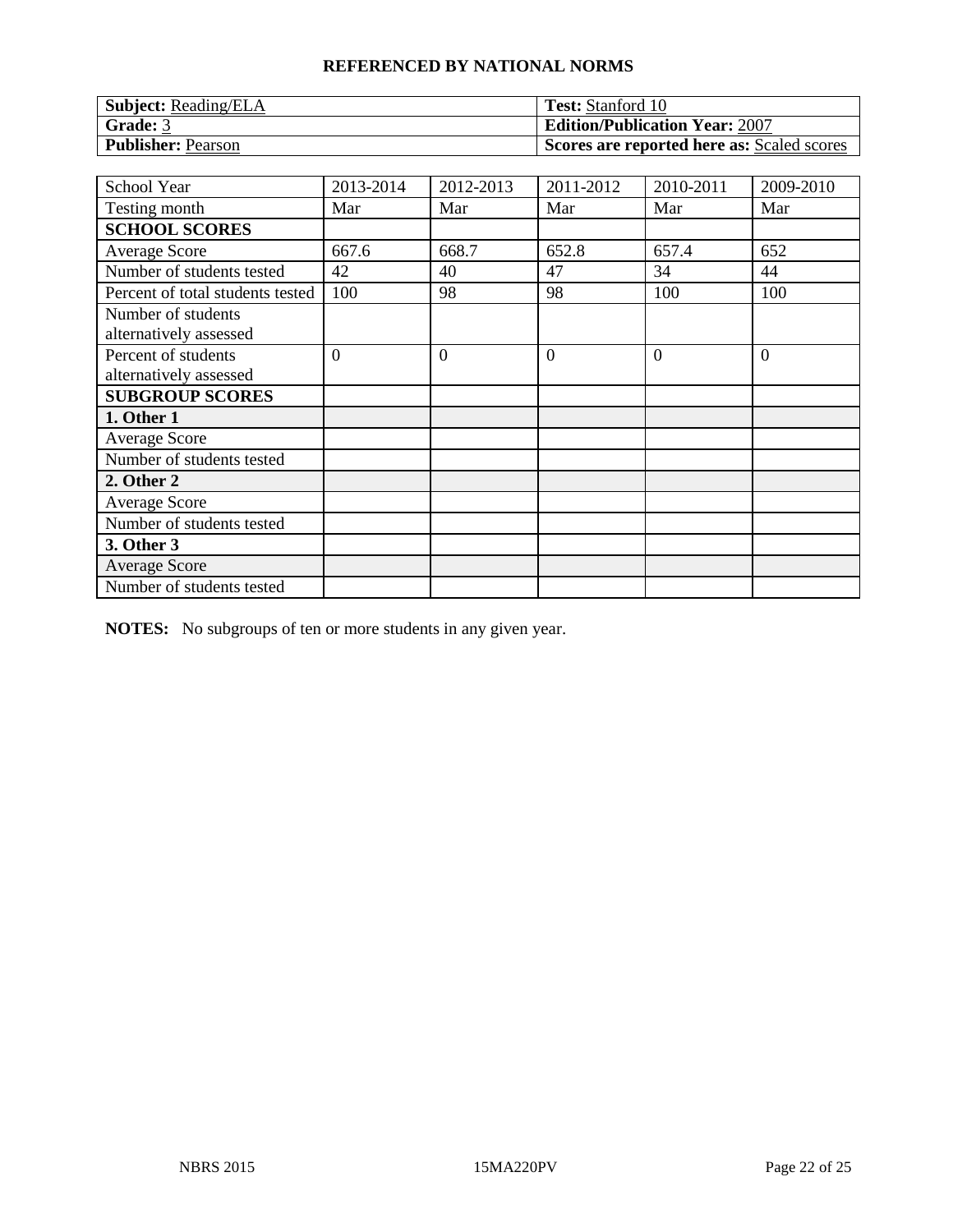| <b>Subject:</b> Reading/ELA | <b>Test:</b> Stanford 10                   |
|-----------------------------|--------------------------------------------|
| Grade: 4                    | <b>Edition/Publication Year: 2007</b>      |
| <b>Publisher: Pearson</b>   | Scores are reported here as: Scaled scores |

| School Year                                   | 2013-2014 | 2012-2013      | 2011-2012 | 2010-2011 | 2009-2010      |
|-----------------------------------------------|-----------|----------------|-----------|-----------|----------------|
| Testing month                                 | Mar       | Mar            | Mar       | Mar       | Mar            |
| <b>SCHOOL SCORES</b>                          |           |                |           |           |                |
| <b>Average Score</b>                          | 691.5     | 682.9          | 675.2     | 672.7     | 673            |
| Number of students tested                     | 41        | 47             | 34        | 44        | 33             |
| Percent of total students tested              | 98        | 98             | 100       | 100       | 97             |
| Number of students<br>alternatively assessed  |           |                |           |           |                |
| Percent of students<br>alternatively assessed | $\theta$  | $\overline{0}$ | $\Omega$  | $\Omega$  | $\overline{0}$ |
| <b>SUBGROUP SCORES</b>                        |           |                |           |           |                |
| 1. Other 1                                    |           |                |           |           |                |
| <b>Average Score</b>                          |           |                |           |           |                |
| Number of students tested                     |           |                |           |           |                |
| 2. Other 2                                    |           |                |           |           |                |
| <b>Average Score</b>                          |           |                |           |           |                |
| Number of students tested                     |           |                |           |           |                |
| 3. Other 3                                    |           |                |           |           |                |
| <b>Average Score</b>                          |           |                |           |           |                |
| Number of students tested                     |           |                |           |           |                |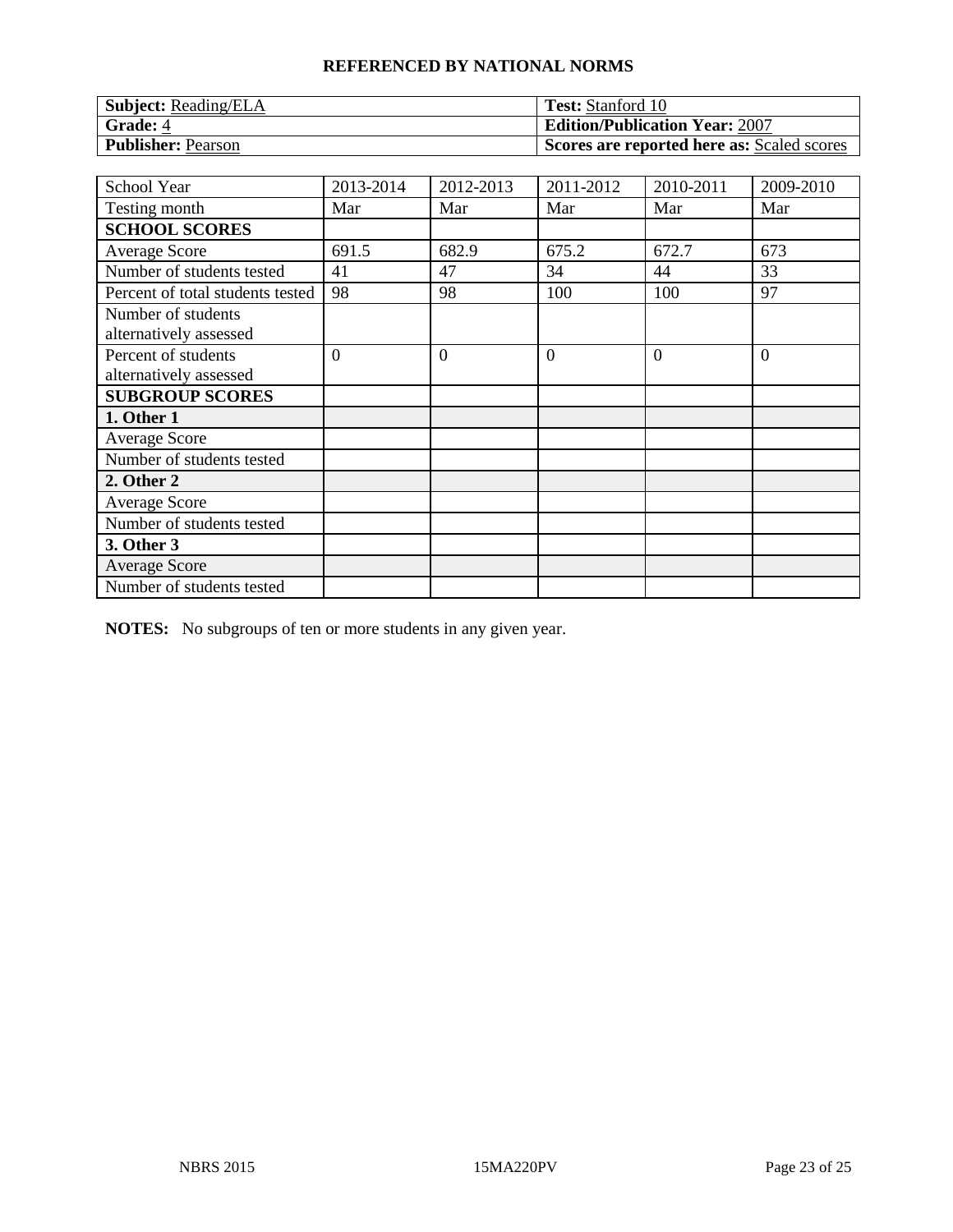| <b>Subject:</b> Reading/ELA | <b>Test:</b> Stanford 10                   |
|-----------------------------|--------------------------------------------|
| Grade: 5                    | <b>Edition/Publication Year: 2007</b>      |
| <b>Publisher: Pearson</b>   | Scores are reported here as: Scaled scores |

| School Year                                   | 2013-2014 | 2012-2013      | 2011-2012      | 2010-2011 | 2009-2010 |
|-----------------------------------------------|-----------|----------------|----------------|-----------|-----------|
| Testing month                                 | Mar       | Mar            | Mar            | Mar       | Mar       |
| <b>SCHOOL SCORES</b>                          |           |                |                |           |           |
| <b>Average Score</b>                          | 693.3     | 686            | 678.3          | 680.3     | 696.5     |
| Number of students tested                     | 42        | 32             | 40             | 33        | 33        |
| Percent of total students tested              | 98        | 91             | 100            | 100       | 100       |
| Number of students<br>alternatively assessed  |           |                |                |           |           |
| Percent of students<br>alternatively assessed | $\theta$  | $\overline{0}$ | $\overline{0}$ | $\Omega$  | $\theta$  |
| <b>SUBGROUP SCORES</b>                        |           |                |                |           |           |
| 1. Other 1                                    |           |                |                |           |           |
| <b>Average Score</b>                          |           |                |                |           |           |
| Number of students tested                     |           |                |                |           |           |
| 2. Other 2                                    |           |                |                |           |           |
| <b>Average Score</b>                          |           |                |                |           |           |
| Number of students tested                     |           |                |                |           |           |
| 3. Other 3                                    |           |                |                |           |           |
| <b>Average Score</b>                          |           |                |                |           |           |
| Number of students tested                     |           |                |                |           |           |